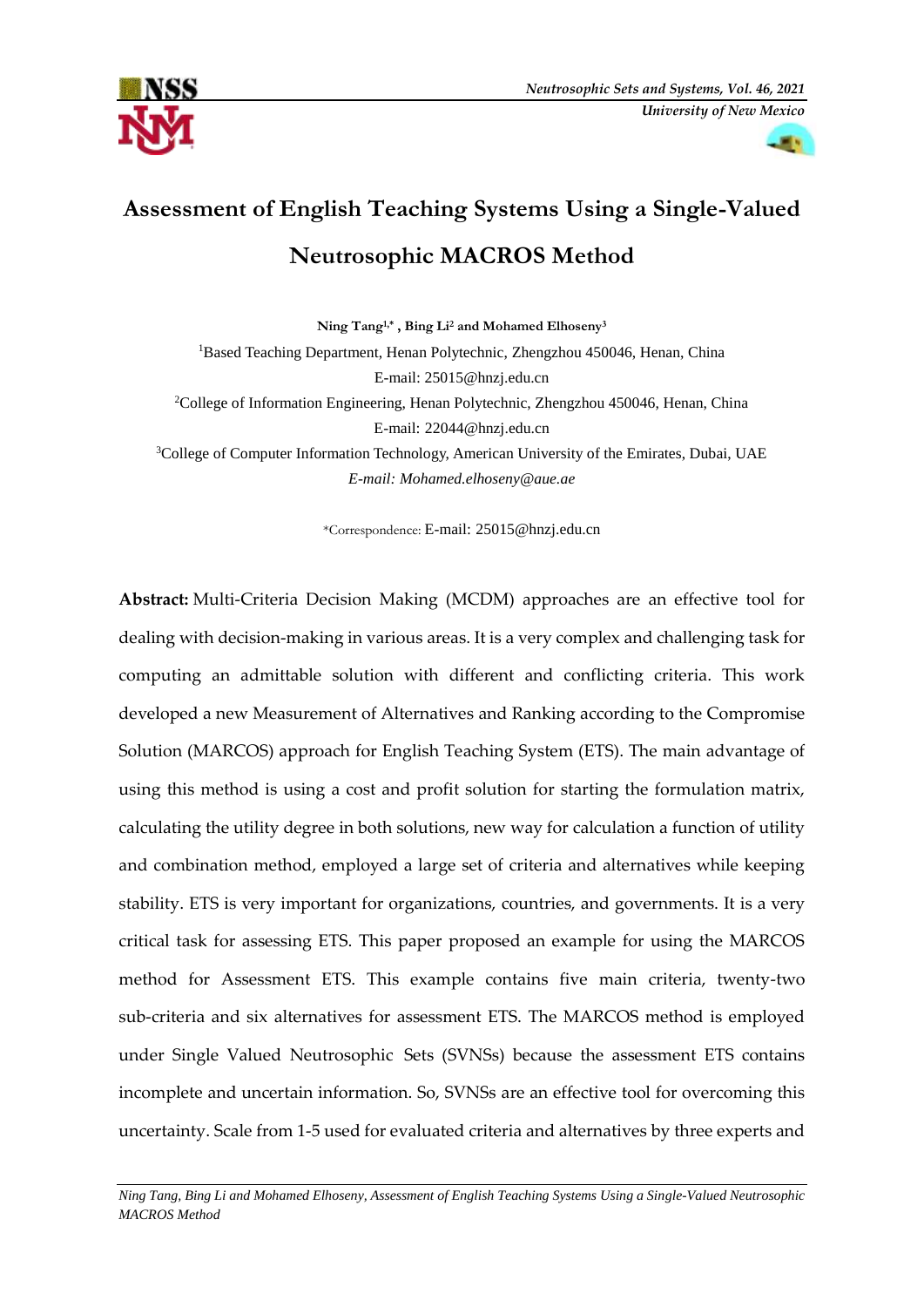decision-makers who have an expert in this field. This paper help organization and countries which want to build an ETS.

\_\_\_\_\_\_\_\_\_\_\_\_\_\_\_\_\_\_\_\_\_\_\_\_\_\_\_\_\_\_\_\_\_\_\_\_\_\_\_\_\_\_\_\_\_\_\_\_\_\_\_\_\_\_\_\_\_\_\_\_\_\_\_\_\_\_\_\_\_\_\_\_\_\_\_\_\_\_\_\_

**Keywords:** MARCOS, English Teaching System, SVNSs, Uncertainty.

## **1. Introduction**

Higher education plays a vital role in the assessment English Teaching System (ETS) by improving the quality of training senor talent[1], [2]. Many countries that do not have an English mother tongue are trying to improve the education process in science and the English language by training students. So this goal is very important to evaluate and enhance the quality of English teaching with the ability of English outstanding[3], [4]. Assessment ETS is a very complex task due to contains many various criteria and alternatives like teaching system, management system, research of scientific, teachers, students, innovation, system integrations and mechanism of teaching, course material, employment, resource utilization, self-study communications skills, various methods and technical skills. So many researchers move toward innovation to assess the ETS by using various methods and functions.

The process of evaluation ETS contains incomplete and vague information. So, we propose a Single Valued Neutrosophic Sets (SVNSs) to overcome this problem through introduce three values truth, indeterminacy and falsity membership degrees. SVNSs used to handle with the incomplete, inconsistent and uncertainty information. It used is this paper to deal with vague information in process assessment ETS. SVNS used in scientific and engineering fields. Due to this problem contains multiple and conflict criteria, the multi-criteria decision making (MCDM) methods were used for this evaluation. We select an MCDM method MARCOS for evaluation ETS. MARCOS method is used for calculation weight of criteria and rank alternatives. It is the best method for dealing with conflict and complex criteria and alternatives. It builds a relationship between criteria and alternatives

*Ning Tang, Bing Li and Mohamed Elhoseny, Assessment of English Teaching Systems Using a Single-Valued Neutrosophic MACROS Method*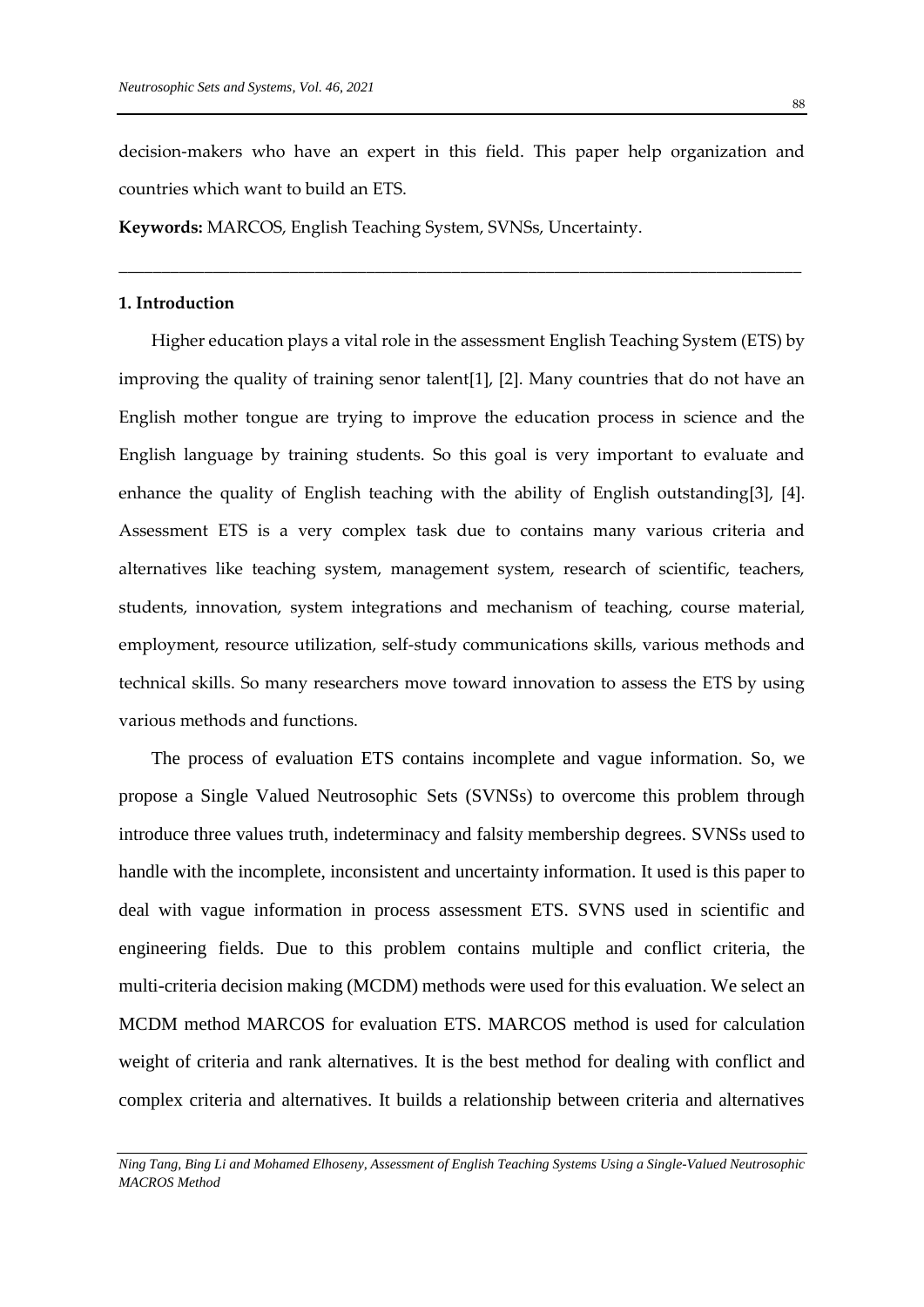through cost and benefit ideal solutions. Also, MARCOS is used for calculation the utility degree between cost and benefit ideal solutions. The main benefit of the utility function is to compute the position of alternatives regard cost and benefit ideal solutions. It used to present the anti-ideal and ideal solution and determine utility degree for two solution. It deal effectively with large dimension criteria and alternatives. The best alternative determined by nearest to benefit solution and farness of cost solution.

Stević et al.[5] used the MARCOS method for supplier selection in healthcare industries. They used twenty-one criteria and eight alternatives for their problem. They used fuzzy systems and scales from 1 to 5 to evaluate criteria and alternatives. The main limitations in their paper not considering the indeterminacy value in their calculations. They used only truth, and falsity membership degrees.

Puška et al. [6] used a MARCOS method for the selection of sustainable suppliers. They used fuzzy systems in their calculations. They were not consider the indeterminacy value in their calculations.

The main contributions in this paper, we proposed a hybrid model from SVNSs and the MARCOS method for overcoming the uncertainty in evaluating ETS. We use six alternatives with five main criteria and twenty-two criteria. The indeterminacy value considers in calculations to overcome incomplete information. This paper help decision makers and government to make a best decisions in process of English teaching. This paper aids many countries to develop process of English teaching by providing many criteria that impact in this process.

The rest of this paper presented section two for hybrid model and section three presented an example and results. Section 4 presented conclusions of this paper.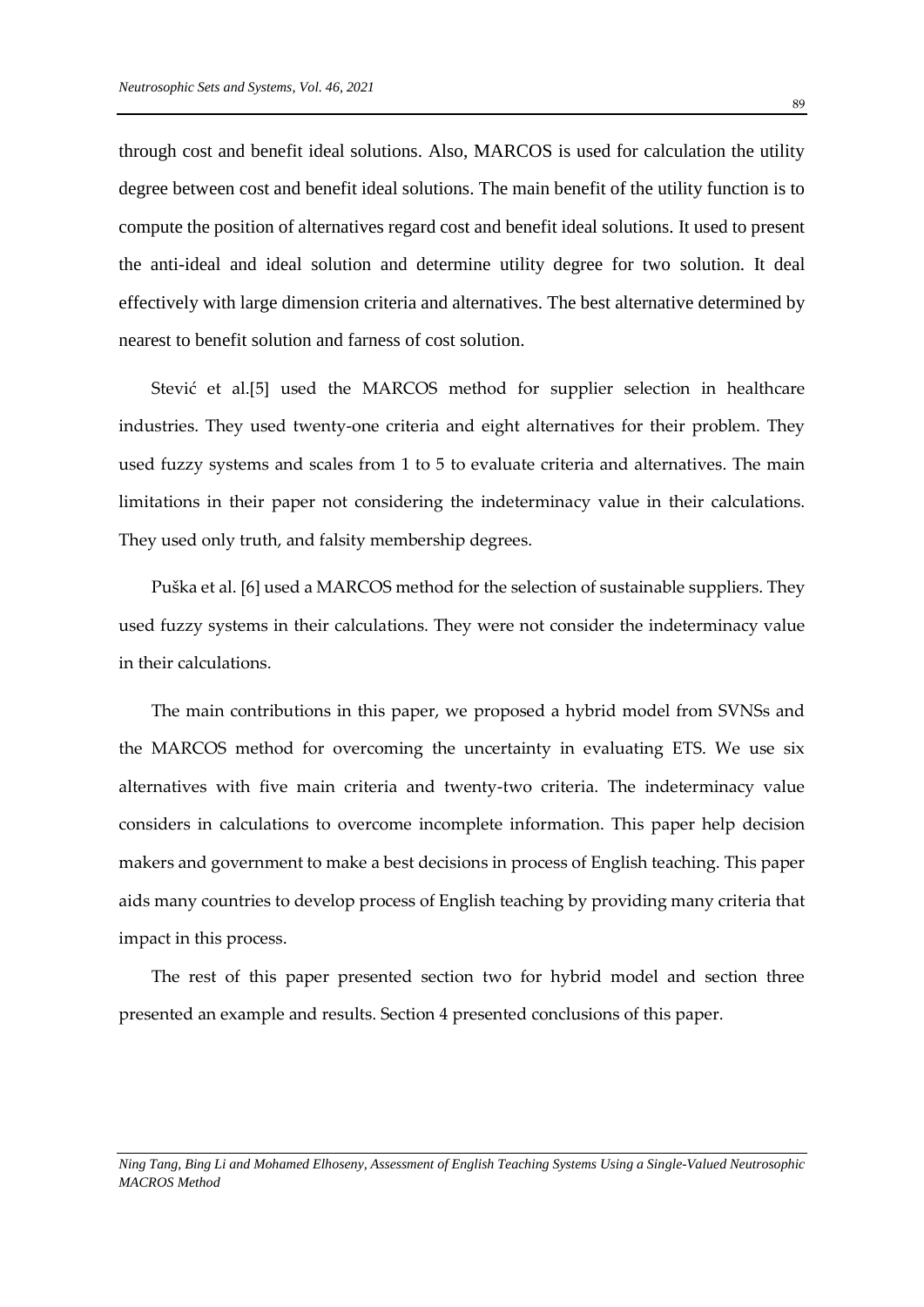

Fig 1. The methodology of this paper

## **2. Framework of this paper**

This section consists form two-part. The first part is calculating the weights of criteria, and the second part rank alternatives and introduce neutrosophic equations. The neutrosophic sets created by Smarandache[7]–[14] . Fig 1. presented the methodology of this paper.

The following definitions with SVNNs.

Definition 1: let  $K_1 = (T_1, I_1, F_1) K_2 = (T_2, I_2, F_2)$ two single-value neutrosophic numbers (T<sub>1</sub>, I<sub>1</sub>,

F1) present the Truth, Indeterminacy and Falsity and their operations presented as follow:

Complement 
$$
K_1^C = (F_1, 1 - I_1, T_1)
$$
 (1)

$$
Equality K_1 = K_2 \text{ if and only if } K_1 \subseteq K_2 \text{ and } K_2 \subseteq K_1
$$
\n
$$
(2)
$$

Union 
$$
K_1 \cup K_2 = (T_1 \vee T_2, I_1 \wedge I_2, F_1 \wedge F_2)
$$

(3)

Intersection $K_1$  ∩  $K_2 = (T_1 \land T_2, I_1 \lor I_2, F_1 \lor F_2)$ 

(4)

*Ning Tang, Bing Li and Mohamed Elhoseny, Assessment of English Teaching Systems Using a Single-Valued Neutrosophic MACROS Method*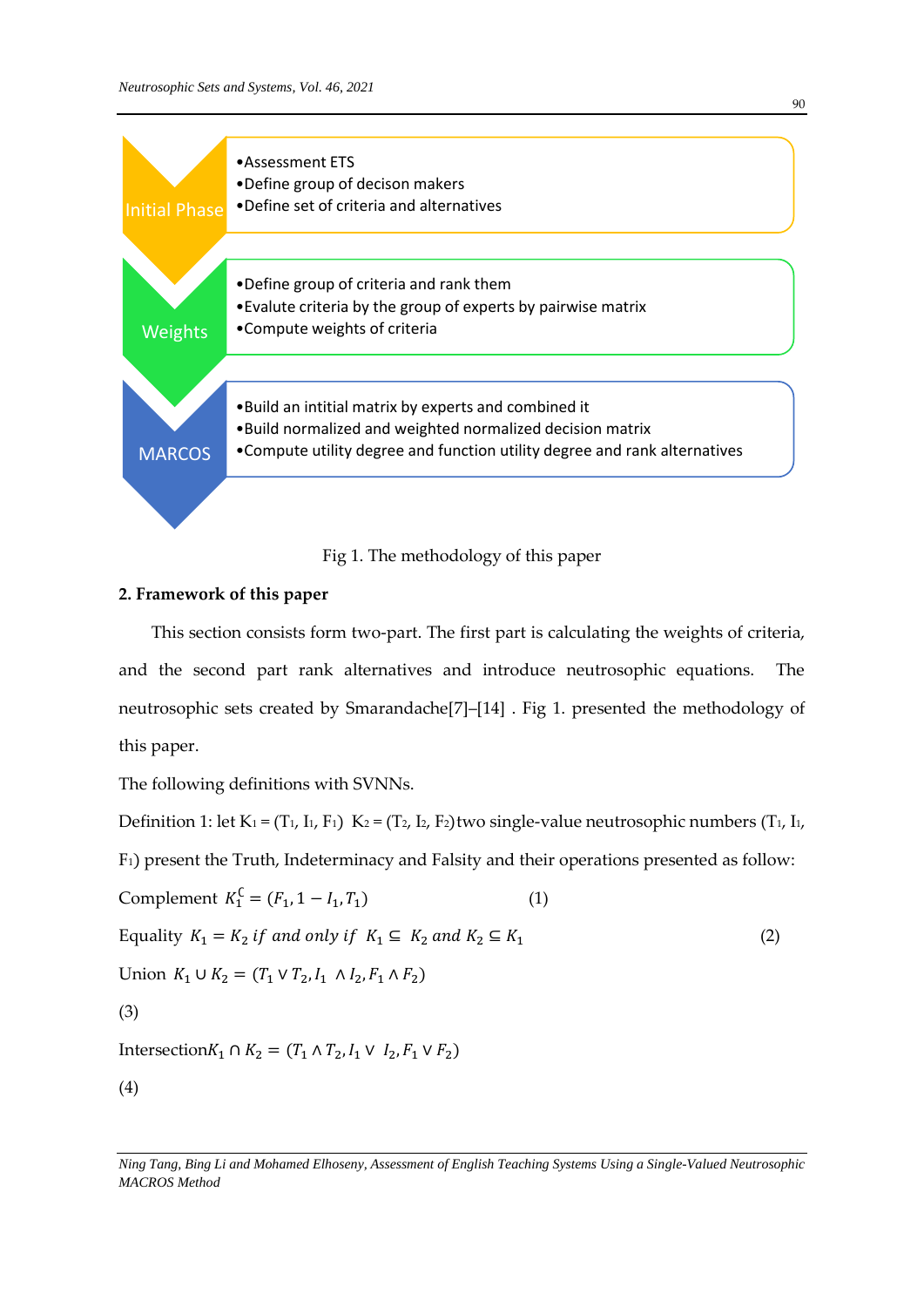Definition 2: The following addition and multiplication the two SVNSs:

$$
K_1 \oplus K_2 = (T_1 + T_2 - T_1 T_2, I_1 I_2, F_1 F_2)
$$
(5)  

$$
K_1 \otimes K_2 = (T_1 T_2, I_1 + I_2 - I_1 I_2, F_1 + F_2 - F_1 F_2)
$$
(6)

Definition 3: The following subtraction and division

$$
K_1 \ominus K_2 = \left(\frac{T_1 - T_2}{1 - T_2} + \frac{l_1}{l_2}, \frac{F_1}{F_2}\right) k_1 > k_2, T_2 \neq 0, I_2 \neq 0, F_2 \neq 0, (7)
$$
  

$$
K_1 \oslash K_2 = \left(\frac{T_1}{T_2} + \frac{l_1 - l_2}{1 - l_2}, \frac{F_1 - F_2}{1 - F_2}\right) k_2 > k_1, T_2 \neq 0, I_2 \neq 0, F_2 \neq 0,
$$
 (8)

The steps of the MARCOS method are organized as follow:

**Step 1:** Build an initial decision matrix between criteria and alternatives. So, define the number of criteria, alternatives and experts who evaluate the decision matrix—then combined the initial matrix that includes opinions of various experts into one decision matrix. Then apply score function to obtain the single value instead of three values.

 $S(A) = \frac{2+a-b-c}{3}$ (9) where a,b,c refers to Truth, Indeterminacy and Falsity value

**Step 2:** Define the cost (B) and benefit (A) ideal solution in the initial matrix. This matrix called the extended matrix. The ideal benefit solution computed by the maximum of criteria value considers the best characteristics. But ideal cost solution is the opposite benefit ideal solution. Cost ideal solution computed by the minimum value of each criterion.

**Step 3:** Build an extended normalized matrix.

$$
norm_{xy} = \frac{S_x}{A_x} \text{ for benefit criteria}
$$
\n<sup>(10)</sup>

$$
norm_{xy} = \frac{A_x}{S_x} \text{ for cost criteria}
$$
 (11)

Where  $S_x$  presented value of decision matrix and  $A_x$  present value of benefit ideal solution. x refers to the number of criteria and y refers to number of alternatives **Step 4:** Build a weighted normalized decision matrix by multiplying values of the extended normalized matrix by the value of criteria.

$$
Q_{xy} = norm_{xy} * E_y \tag{12}
$$

*Ning Tang, Bing Li and Mohamed Elhoseny, Assessment of English Teaching Systems Using a Single-Valued Neutrosophic MACROS Method*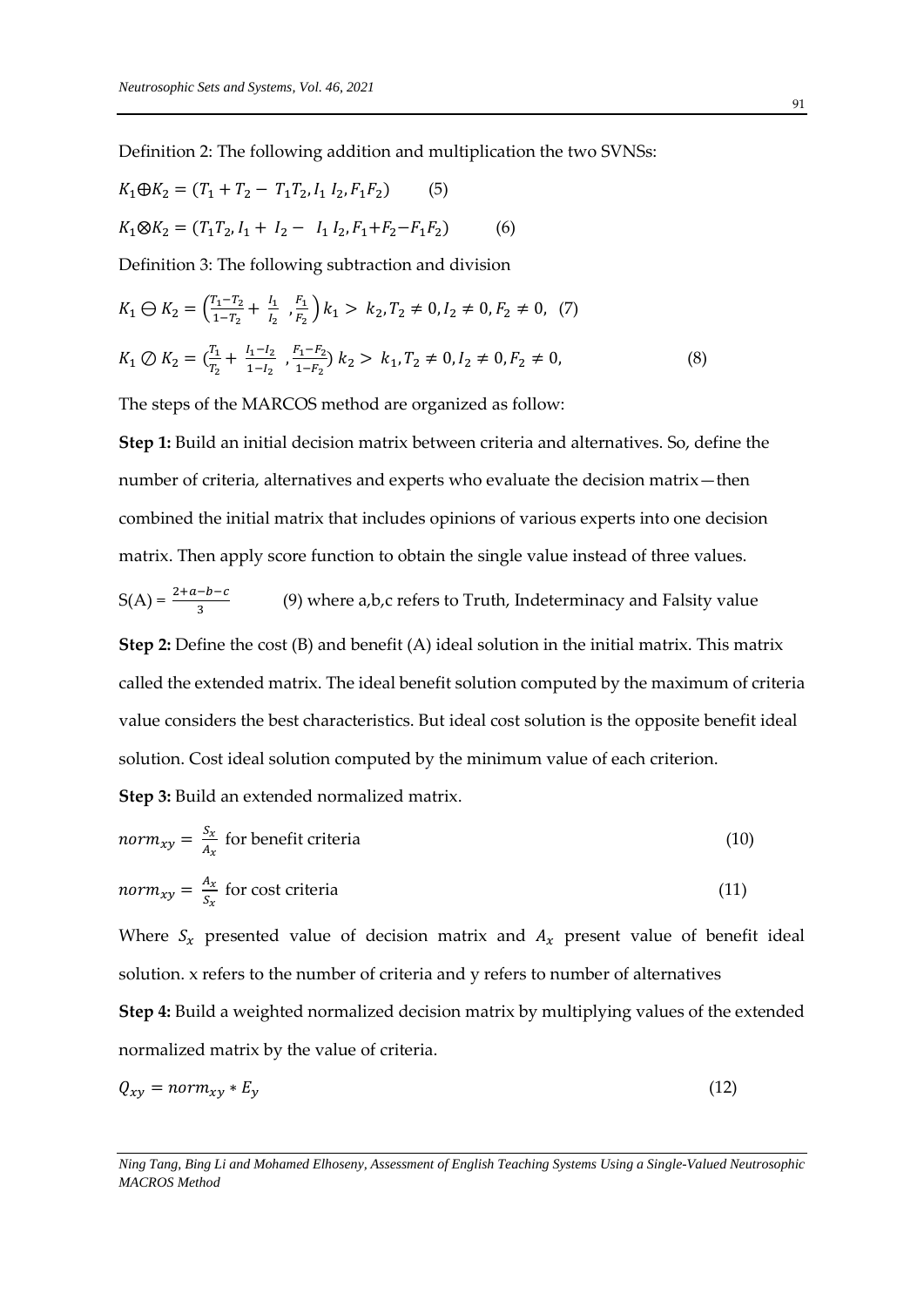Where, value of  $E_y$  presented weights of criteria.

**Step 5:** Compute the utility degree of alternatives for benefit and cost ideal solution.

$$
H_x^+ = \frac{L_x}{L_{A_x}}
$$
 for benefit criteria. (13)

$$
H_{\chi}^{-} = \frac{L_{\chi}}{L_{B_{\chi}}}
$$
 for cost criteria. (14)

 $L_x = \sum_{x=1}^n Q_{xy}$  where  $L_x$  summation values of weighted normalized decision matrix (15) **Step 6:** Compute the utility function of alternative which show relationship between best and cost ideal solution.

$$
f(H_x) = \frac{H_x^+ + H_x^-}{1 + \frac{1 - f(H_x^+)}{f(H_x^+)} + \frac{1 - H_x^-}{H_x^-}}
$$
(16)

Step 6.1 The utility function for cost and benefit ideal solution can compute as:

$$
f(H)_x^+ = \frac{H_x^-}{H_x^+ + H_x^-}
$$
 for benefit criteria (17)

$$
f(H)_{x}^{-} = \frac{H_{x}^{+}}{H_{x}^{+} + H_{x}^{-}}
$$
 for cost criteria (18)

**Step 7:** Rank alternatives according to the highest value of utility function.

| Main Criteria                  | Sub Criteria                               |  |  |
|--------------------------------|--------------------------------------------|--|--|
| <b>Student's Learning (SL)</b> | Interest of $ET(SL_1)$                     |  |  |
|                                | Learning initiative (SL.2)                 |  |  |
|                                | Self-study (SL.3)                          |  |  |
|                                | Ability find and solve problems (SL.4)     |  |  |
| Innovation (I)                 | Intelligent educational technology (I.1)   |  |  |
|                                | Excellent course (I2)                      |  |  |
|                                | Learning base $(I_3)$                      |  |  |
| <b>System Integration (SI)</b> | Political Success (SI.1)                   |  |  |
|                                | Professional Compaction (SI <sub>2</sub> ) |  |  |

| Table 1. The five main and twenty-two sub criteria. |  |  |  |  |
|-----------------------------------------------------|--|--|--|--|
|                                                     |  |  |  |  |

*Ning Tang, Bing Li and Mohamed Elhoseny, Assessment of English Teaching Systems Using a Single-Valued Neutrosophic MACROS Method*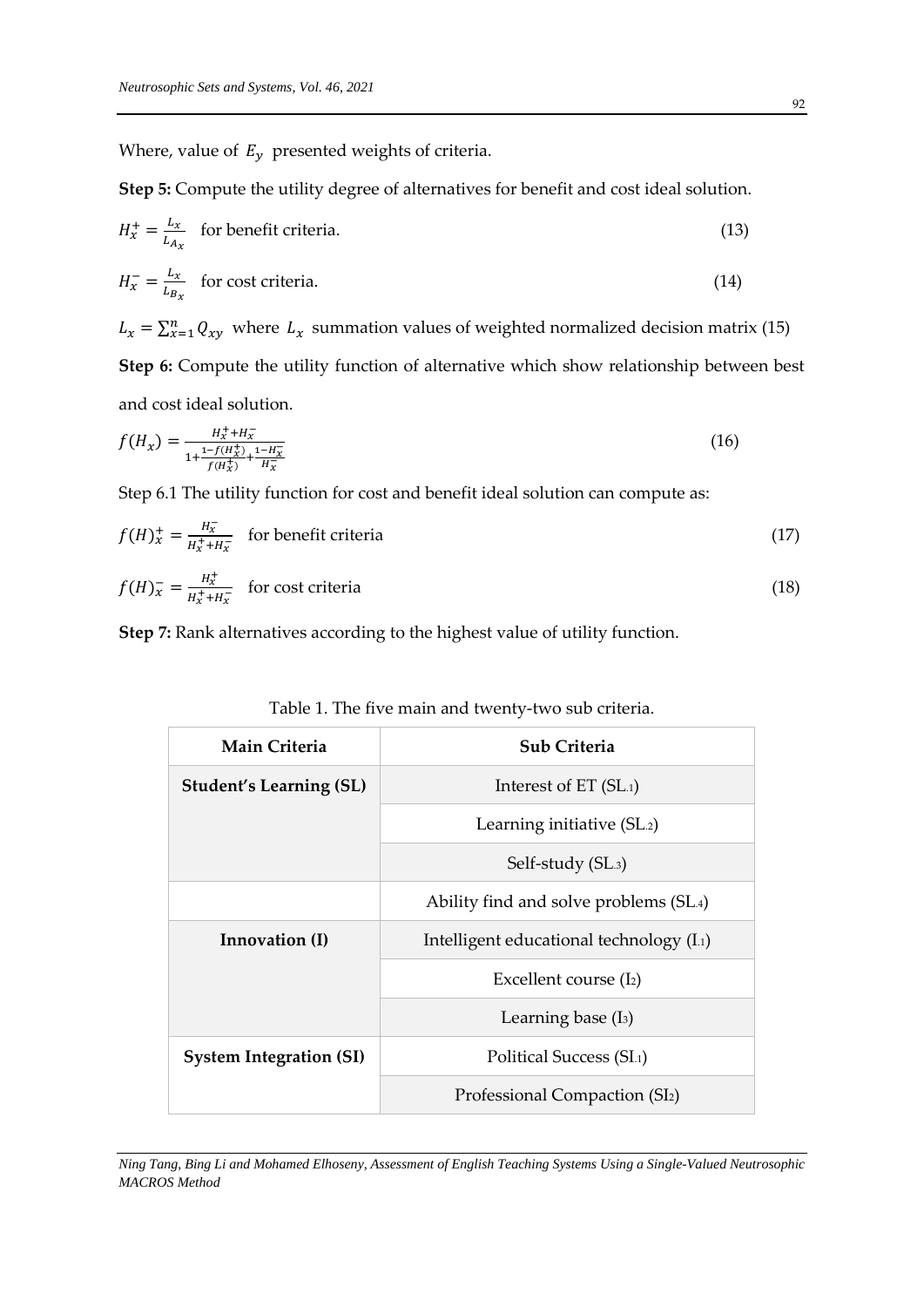|                              | Practices and exercises (SI.3)           |  |  |
|------------------------------|------------------------------------------|--|--|
|                              | Transformation Rate (SI.4)               |  |  |
|                              | Physical achievement (SI. <sub>5</sub> ) |  |  |
| Management (M)               | Ability ET Management (M.1)              |  |  |
|                              | Reward and punishment $(M_2)$            |  |  |
|                              | Resource utilization (M.3)               |  |  |
| <b>Professional Teachers</b> | Cognitive comprehension (PT.1)           |  |  |
| (PT)                         | Technical skills (PT.2)                  |  |  |
|                              | Course materials (PT.3)                  |  |  |
|                              | Scientific research (PT.4)               |  |  |
|                              | Communications skills (PT.5)             |  |  |
|                              | Skilled Teachers (PT.6)                  |  |  |
|                              | Teaching effect (PT.7)                   |  |  |

#### **3. An Example and Results**

In this section, we provide an example for a MARCOS method and introduce its results. First, the five main criteria, twenty-two sub-criteria and six alternatives, are used for an example. Table 1 presents five main criteria and twenty-two sub-criteria. The criteria proposed in this work collected for literature review [4], [15]. Fig 2. Present the alternatives proposed in this work.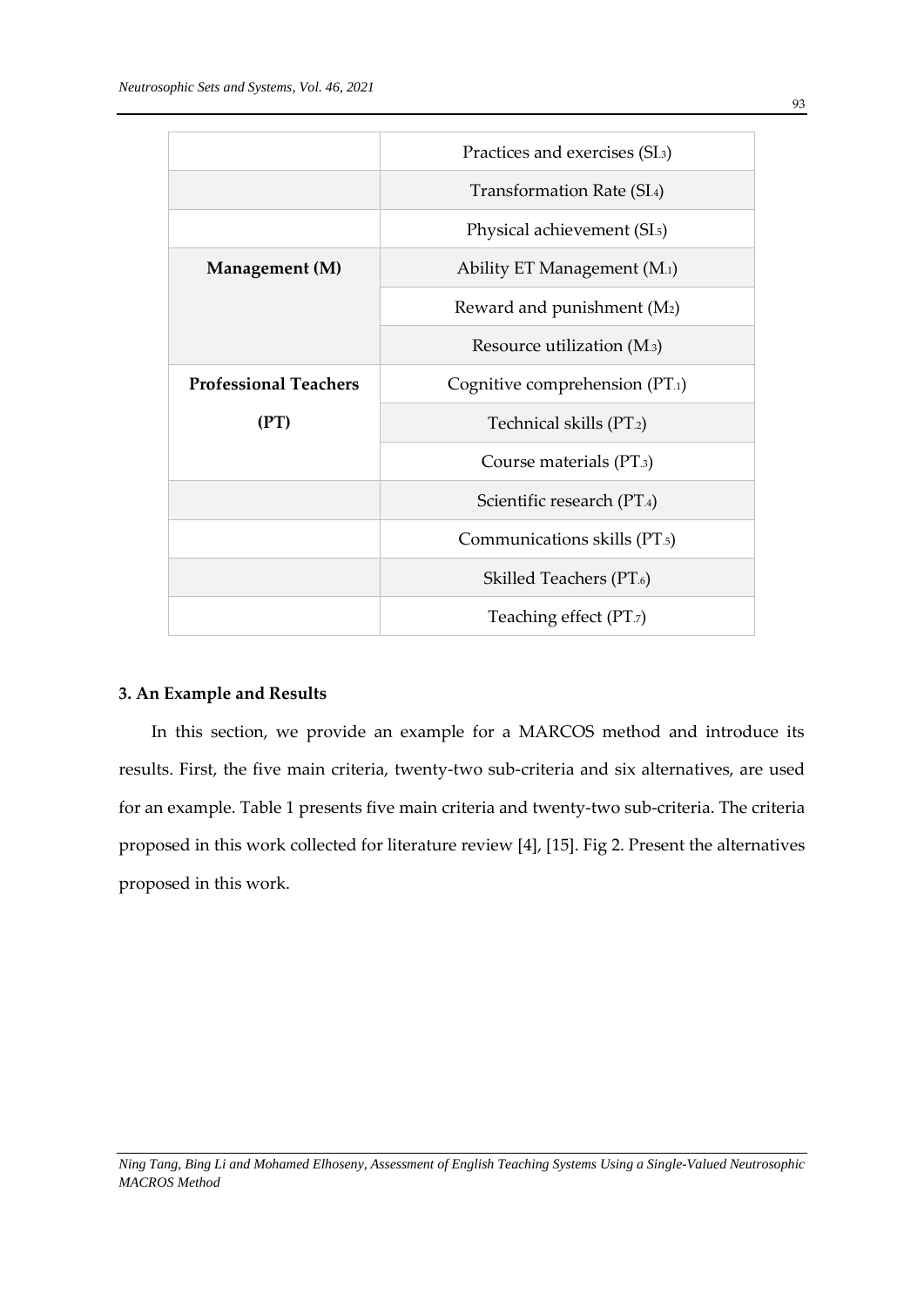

Fig 2. Six alternatives.

| Table 2. SVNNS |  |
|----------------|--|
|----------------|--|

| Linguistics terms | <b>SVNNS</b>       |
|-------------------|--------------------|
| Very Bad (VP)     | < 0.30, 0.75, 0.70 |
| Bad (P)           | <0.40, 0.65, 0.60> |
| Medium (M)        | < 0.50, 0.50, 0.50 |
| Good(G)           | < 0.80, 0.15, 0.20 |
| Very Good (VG)    | <0.90, 0.10, 0.10> |

Three decision-makers and experts evaluated criteria and alternatives by Single-Valued Neutrosophic Numbers in Table 2. Where Very Bad presents the lowest rank and Very Moral presents the highest rank. First, experts evaluated criteria for calculating the weights of criteria. Table 3 presented the opinions of experts for evaluation criteria. The weights of criteria computed by the mean value of criteria for three criteria. Fig 3. presented

*Ning Tang, Bing Li and Mohamed Elhoseny, Assessment of English Teaching Systems Using a Single-Valued Neutrosophic MACROS Method*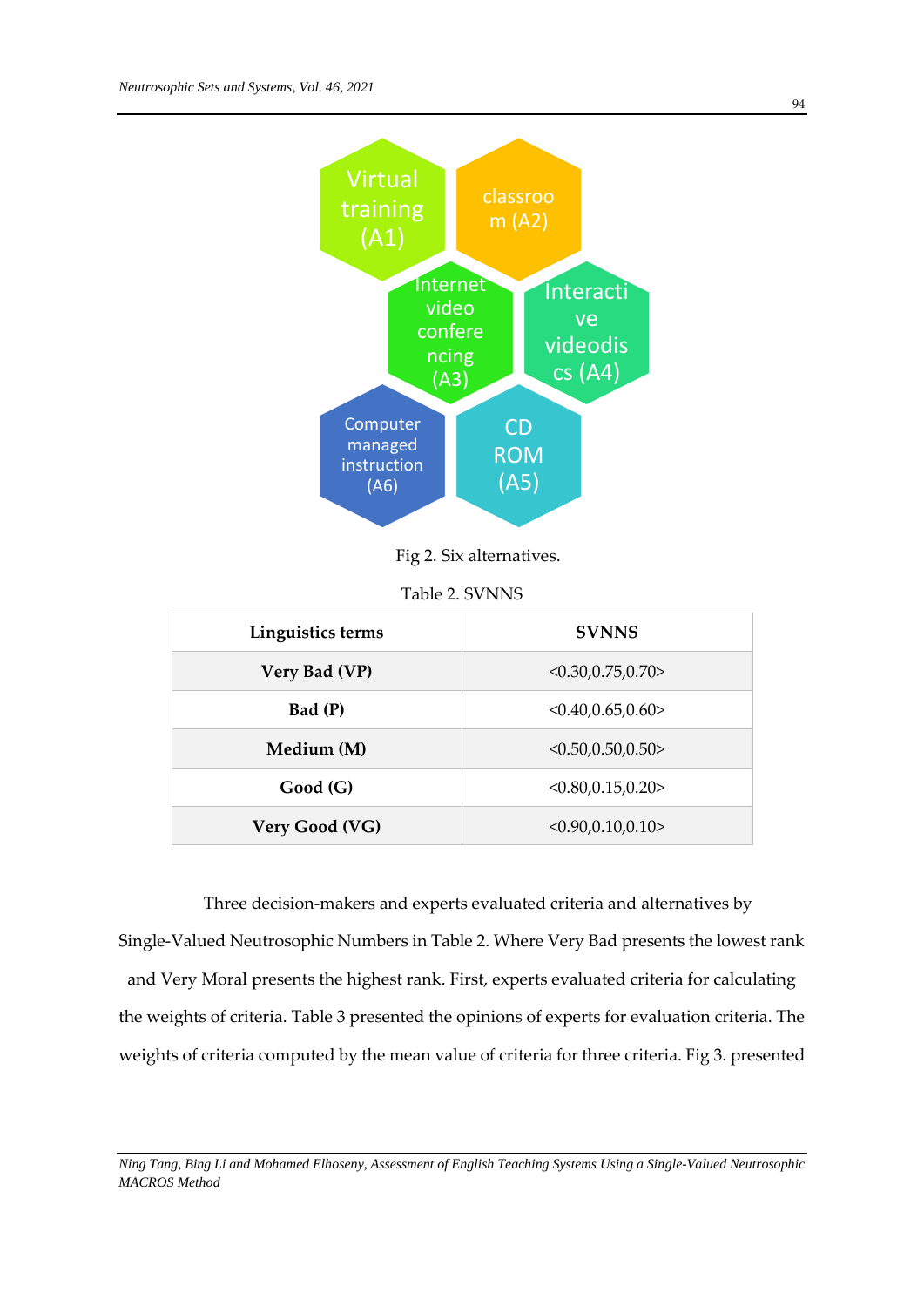the weights of five main criteria from Fig 3. Professional teachers are the highest weight of

criteria, and system integration is the lowest weight of criteria.

Values in Table 3. Obtained from applying score function of SVNSs using Eq (10).

|                 | <b>SL</b> | I        | <b>SI</b> | M        | <b>PT</b> | Sum    |
|-----------------|-----------|----------|-----------|----------|-----------|--------|
| DM1             | 0.8167    | 0.383    | 0.283     | 0.9      | 0.8167    | 3.1994 |
| DM2             | 0.383     | 0.9      | 0.383     | 0.283    | 0.8167    | 2.7657 |
| DM <sub>3</sub> | 0.9       | 0.9      | 0.8167    | 0.383    | 0.9       | 3.8997 |
|                 |           |          |           |          |           |        |
| DM1             | 0.255267  | 0.11971  | 0.088454  | 0.281303 | 0.255267  |        |
| DM2             | 0.138482  | 0.325415 | 0.138482  | 0.102325 | 0.295296  |        |
| DM <sub>3</sub> | 0.230787  | 0.230787 | 0.209426  | 0.098213 | 0.230787  |        |
| Mean            | 0.208179  | 0.225304 | 0.145454  | 0.160613 | 0.26045   |        |

Table 3. Pairwise matrix for five main criteria



Fig 3. Weights of main criteria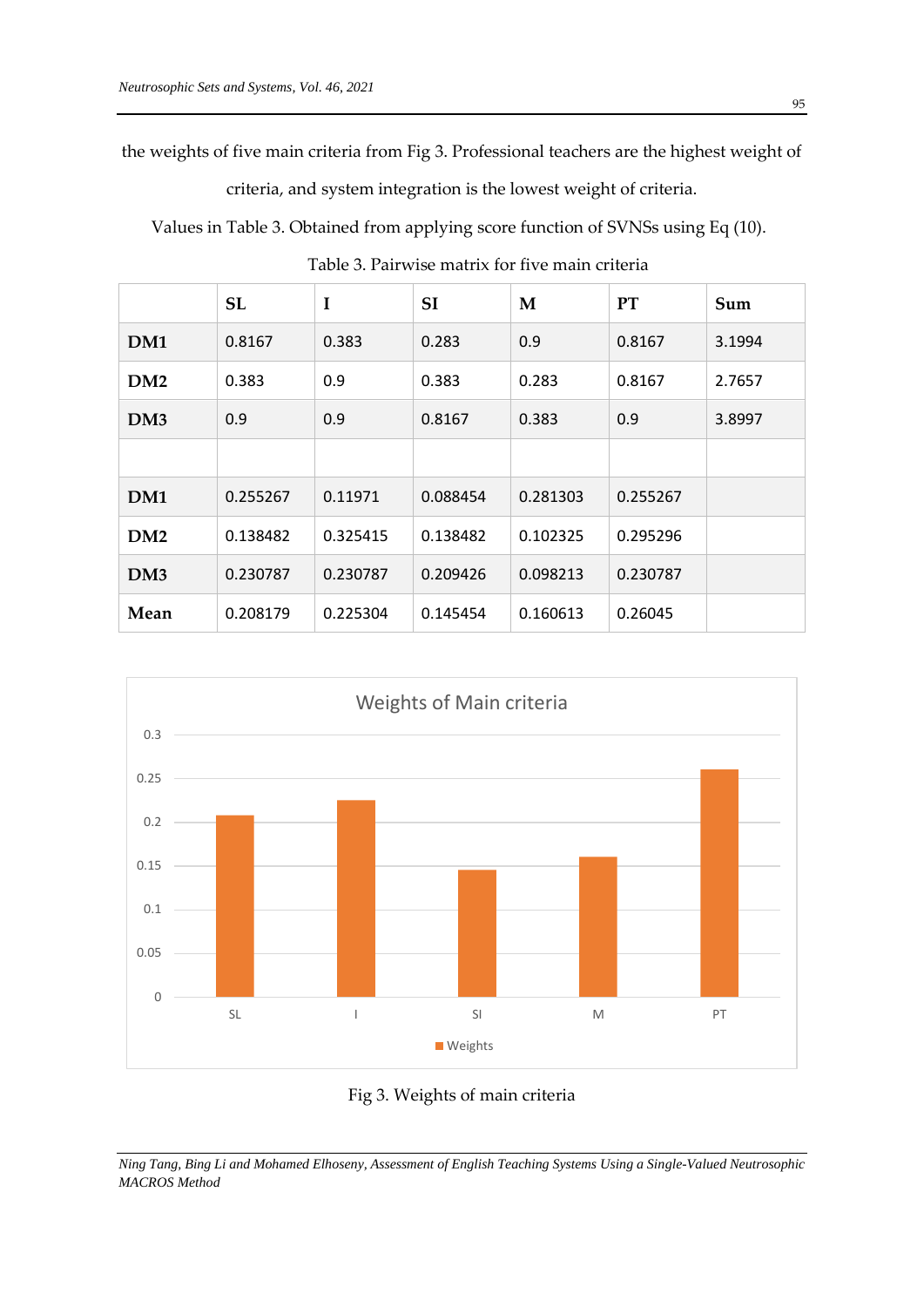Then evaluate sub-criteria by experts. Table 4-8 present the opinions of experts in twenty-two sub-criteria and weights of sub-criteria. Fig 4-8 present the weights of sub-criteria for five main criteria. Value in Table 4-8 obtained from score function is in Eq.  $(10).$ 



Fig 4. Weights of Student's Learning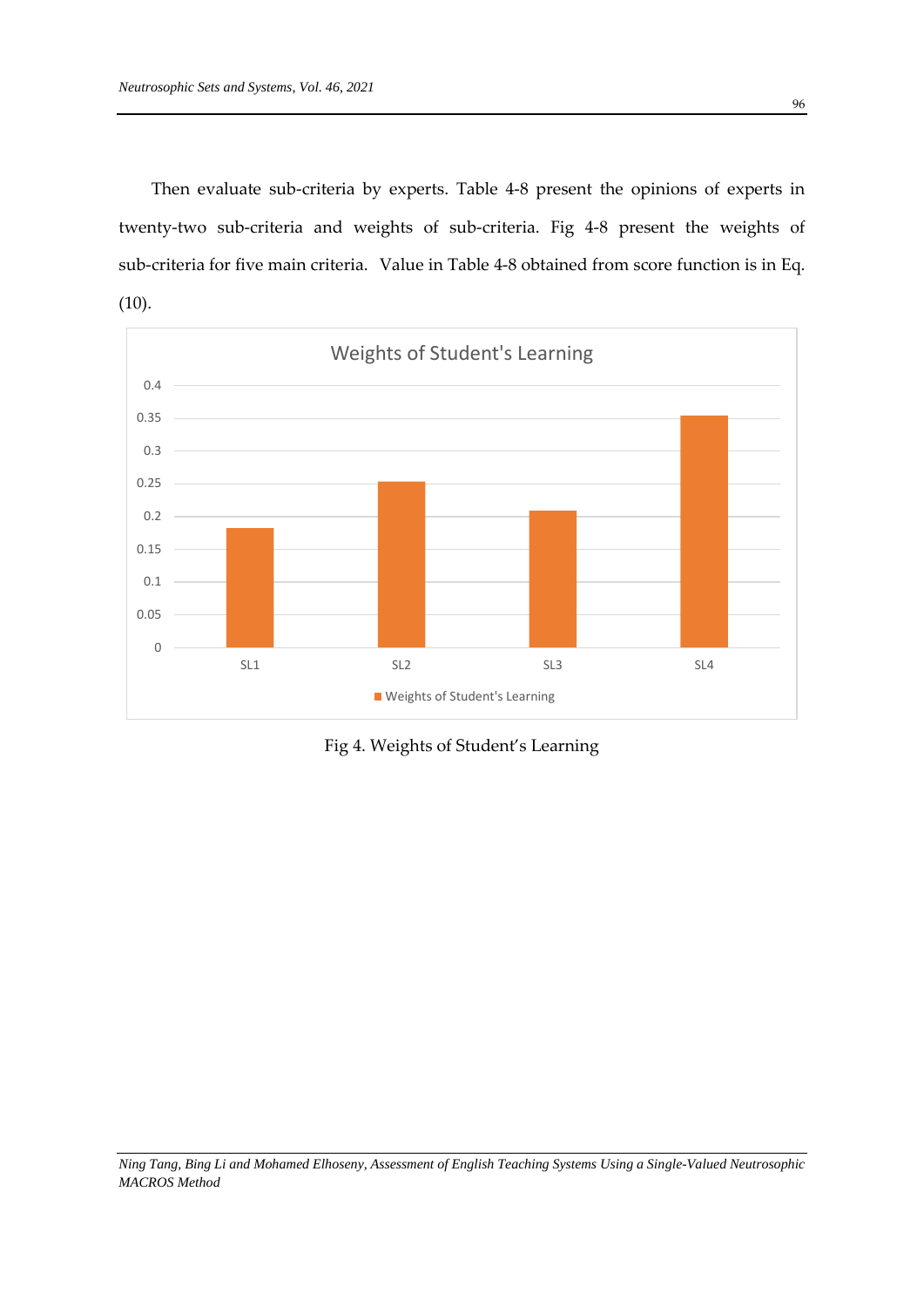





## Fig 6. Weights of System Integration.

*Ning Tang, Bing Li and Mohamed Elhoseny, Assessment of English Teaching Systems Using a Single-Valued Neutrosophic MACROS Method*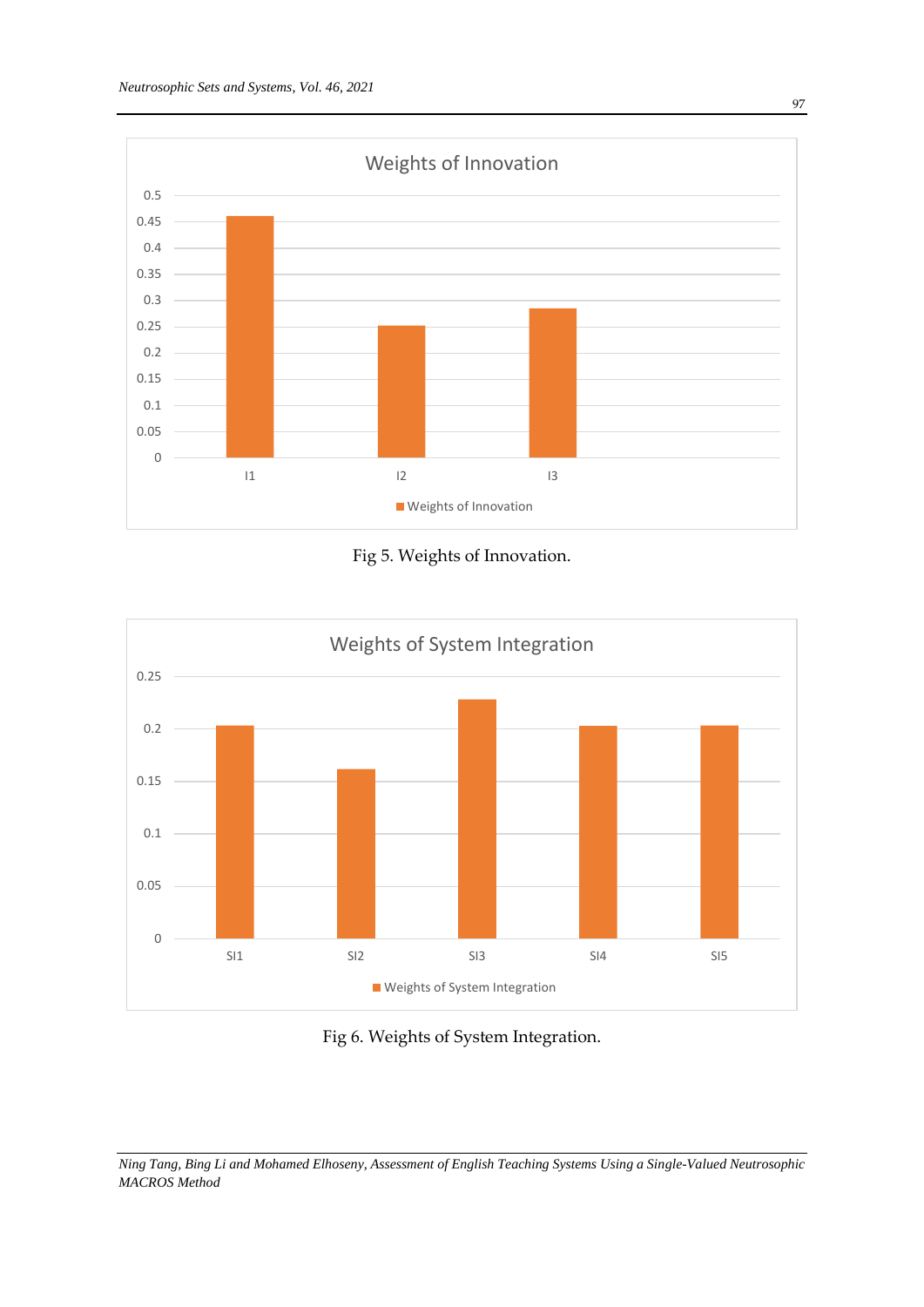





## Fig 8. Weights of professional Teachers.

*Ning Tang, Bing Li and Mohamed Elhoseny, Assessment of English Teaching Systems Using a Single-Valued Neutrosophic MACROS Method*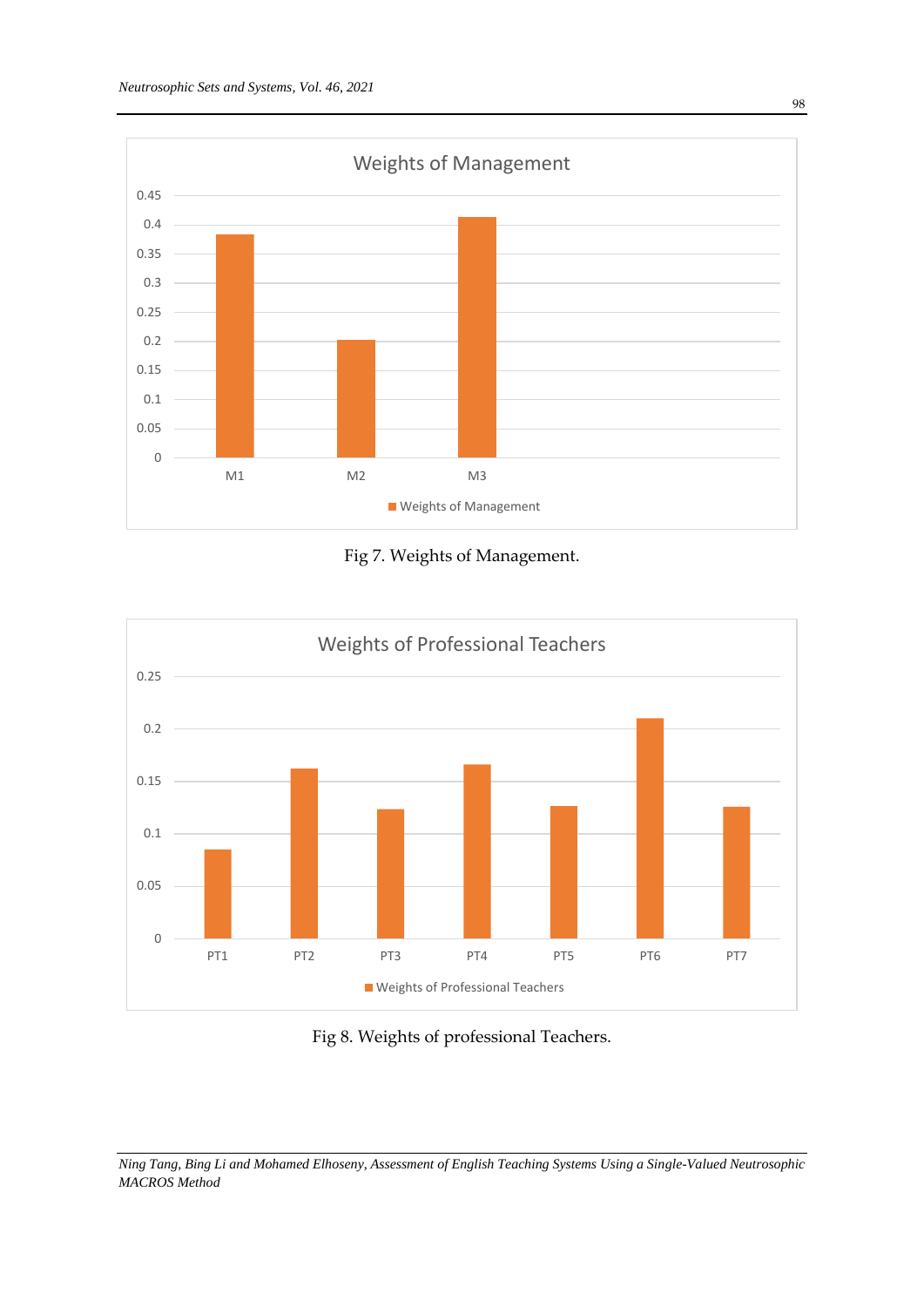|                 | SL <sub>1</sub> | SL <sub>2</sub> | SL <sub>3</sub> | SL <sub>4</sub> | Sum    |
|-----------------|-----------------|-----------------|-----------------|-----------------|--------|
| DM1             | 0.283           | 0.9             | 0.9             | 0.8167          | 2.8997 |
| DM2             | 0.283           | 0.283           | 0.383           | 0.8167          | 1.7657 |
| DM <sub>3</sub> | 0.8167          | 0.8167          | 0.283           | 0.9             | 2.8164 |
|                 |                 |                 |                 |                 |        |
| DM1             | 0.097596        | 0.310377        | 0.310377        | 0.28165         |        |
| DM2             | 0.160276        | 0.160276        | 0.216911        | 0.462536        |        |
| DM <sub>3</sub> | 0.28998         | 0.28998         | 0.100483        | 0.319557        |        |
| Mean            | 0.182618        | 0.253544        | 0.209257        | 0.354581        |        |

Table 4. Pairwise matrix for Student's Learning

Table 5. Pairwise matrix for Innovation

|                 | $\mathbf{I}_1$ | $\mathbf{I}_2$ | $\mathbf{I}_3$ | Sum    |
|-----------------|----------------|----------------|----------------|--------|
| DM1             | 0.8167         | 0.383          | 0.9            | 2.0997 |
| DM2             | 0.8167         | 0.8167         | 0.5            | 2.1334 |
| DM <sub>3</sub> | 0.9            | 0.283          | 0.283          | 1.466  |
|                 |                |                |                |        |
| DM1             | 0.38896        | 0.182407       | 0.428633       |        |
| DM2             | 0.382816       | 0.382816       | 0.234368       |        |
| DM <sub>3</sub> | 0.613915       | 0.193042       | 0.193042       |        |
| Mean            | 0.461897       | 0.252755       | 0.285348       |        |

Table 6. Pairwise matrix for System Integration

|     | <b>CIT</b><br>511 | CΙ<br>512 | SI <sub>3</sub> | SI <sub>4</sub> | SI <sub>5</sub> | Sum    |
|-----|-------------------|-----------|-----------------|-----------------|-----------------|--------|
| DM1 | 0.9               | 0.283     | 0.5             | 0.9             | 0.8167          | 3.3997 |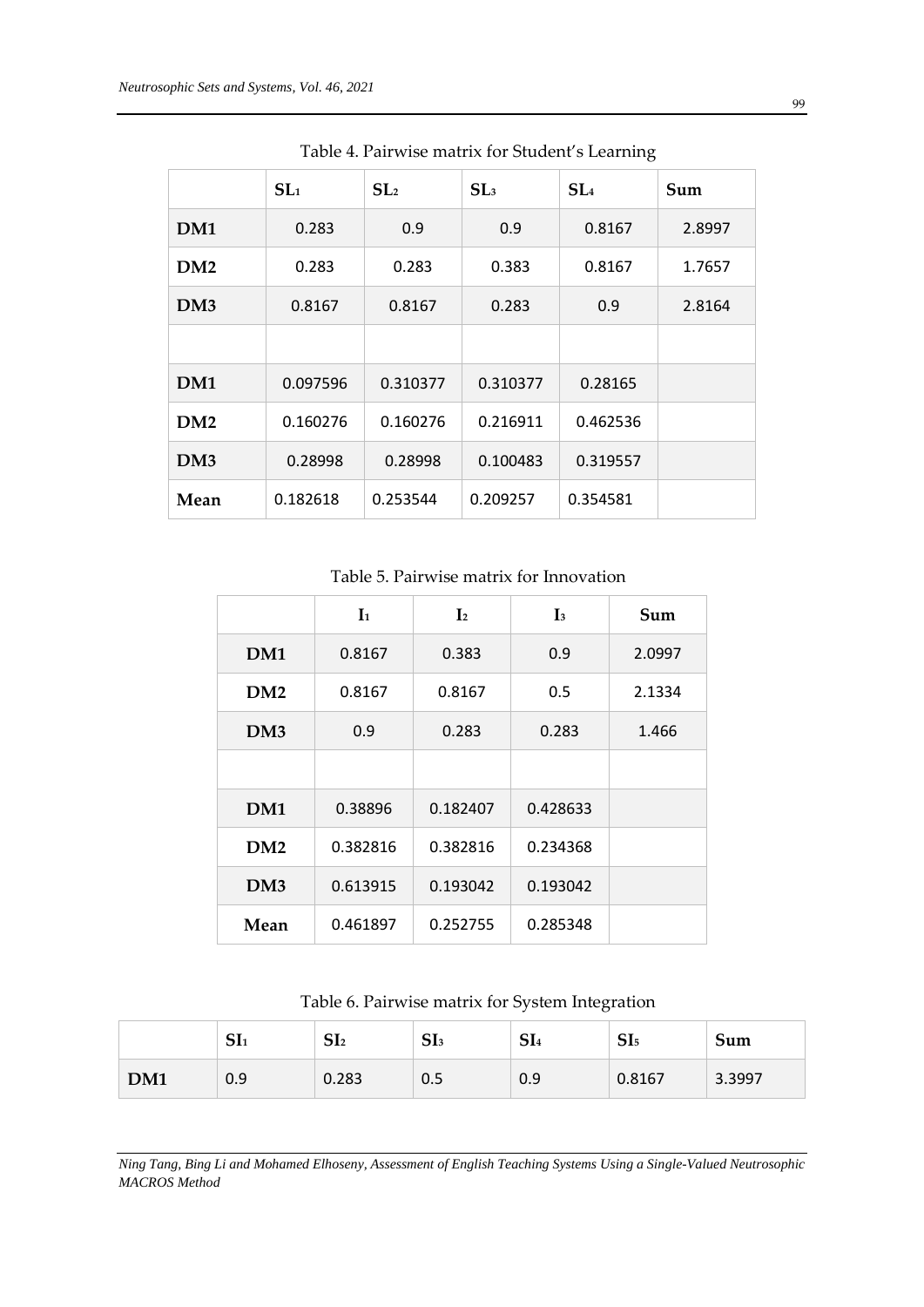| DM2             | 0.8167   | 0.9      | 0.9      | 0.283    | 0.283    | 3.1827 |
|-----------------|----------|----------|----------|----------|----------|--------|
| DM <sub>3</sub> | 0.283    | 0.383    | 0.8167   | 0.8167   | 0.9      | 3.1994 |
|                 |          |          |          |          |          |        |
| DM1             | 0.264729 | 0.083243 | 0.147072 | 0.264729 | 0.240227 |        |
| DM2             | 0.256606 | 0.282779 | 0.282779 | 0.088918 | 0.088918 |        |
| DM3             | 0.088454 | 0.11971  | 0.255267 | 0.255267 | 0.281303 |        |
| Mean            | 0.203263 | 0.16191  | 0.228372 | 0.202971 | 0.203483 |        |

Table 7. Pairwise matrix for Management

|                 | $M1$     | $\mathbf{M}$ | $\mathbf{M}_3$ | Sum    |
|-----------------|----------|--------------|----------------|--------|
| DM1             | 0.9      | 0.283        | 0.383          | 1.566  |
| DM2             | 0.8167   | 0.5          | 0.8167         | 2.1334 |
| DM <sub>3</sub> | 0.283    | 0.283        | 0.9            | 1.466  |
|                 |          |              |                |        |
| DM1             | 0.574713 | 0.180715     | 0.244572       |        |
| DM2             | 0.382816 | 0.234368     | 0.382816       |        |
| DM <sub>3</sub> | 0.193042 | 0.193042     | 0.613915       |        |
| Mean            | 0.383524 | 0.202708     | 0.413768       |        |

Table 8. Pairwise matrix for Professional Teachers

|                 | PT <sub>1</sub> | PT <sub>2</sub> | PT <sub>3</sub> | PT <sub>4</sub> | PT <sub>5</sub> | $PT_6$ | PT <sub>7</sub> | Sum    |
|-----------------|-----------------|-----------------|-----------------|-----------------|-----------------|--------|-----------------|--------|
| DM1             | 0.383           | 0.8167          | 0.383           | 0.8167          | 0.9             | 0.8167 | 0.283           | 4.3991 |
| DM2             | 0.283           | 0.8167          | 0.283           | 0.383           | 0.383           | 0.9    | 0.383           | 3.4317 |
| DM <sub>3</sub> | 0.383           | 0.283           | 0.9             | 0.9             | 0.283           | 0.8167 | 0.9             | 4.4657 |
|                 |                 |                 |                 |                 |                 |        |                 |        |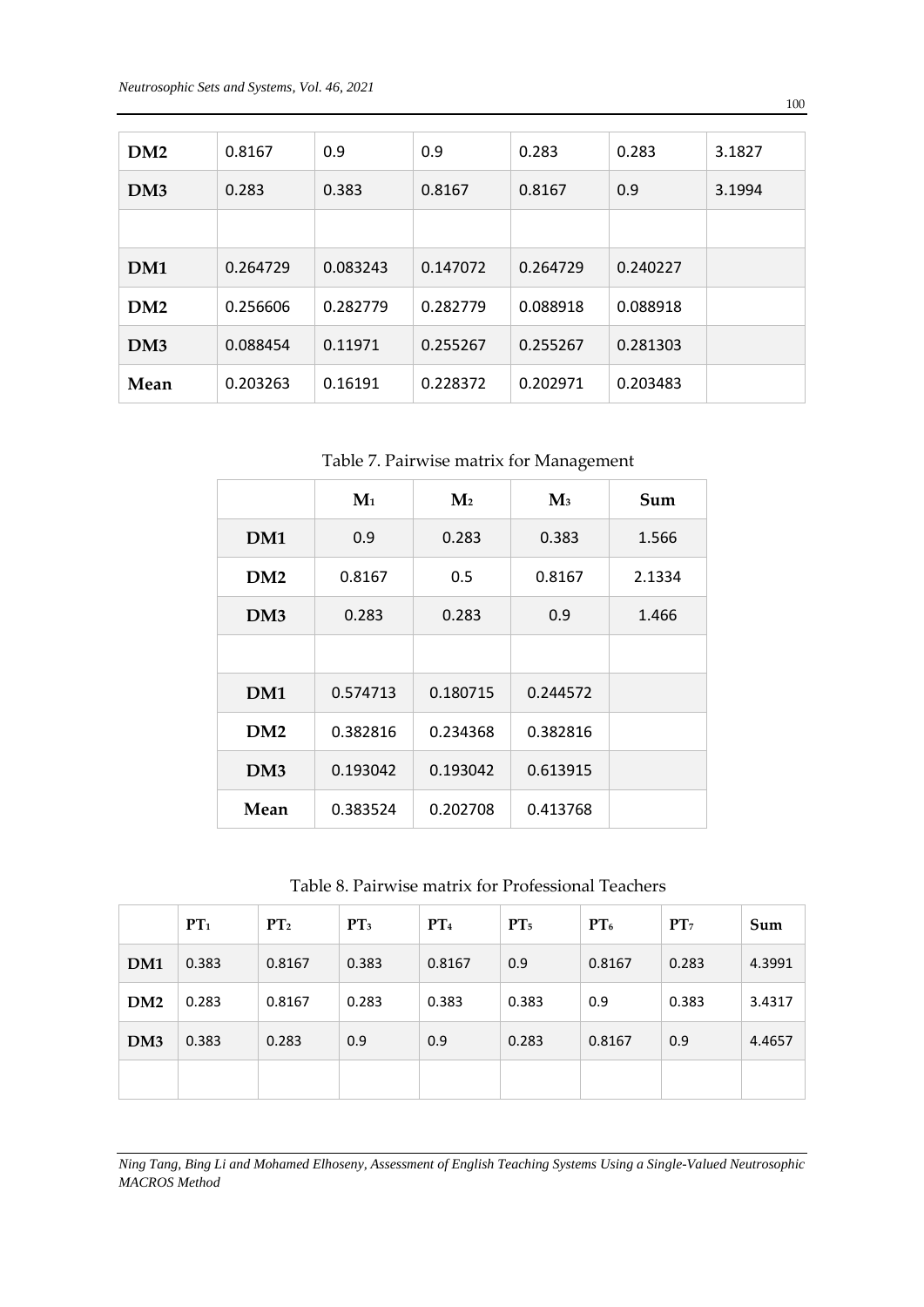| DM <sub>1</sub> | 0.087063 | 0.185652 | 0.087063 | 0.185652 | 0.204587 | 0.185652 | 0.064331 |  |
|-----------------|----------|----------|----------|----------|----------|----------|----------|--|
| DM2             | 0.082466 | 0.237987 | 0.082466 | 0.111606 | 0.111606 | 0.262261 | 0.111606 |  |
| DM <sub>3</sub> | 0.085765 | 0.063372 | 0.201536 | 0.201536 | 0.063372 | 0.182883 | 0.201536 |  |
| Mean            | 0.085098 | 0.162337 | 0.123689 | 0.166265 | 0.126522 | 0.210265 | 0.125825 |  |

Then compute the weights of global criteria by multiplying weights of main criteria by weights of sub-criteria. Table 9 presented the values of weights sub-criteria.

|                   | Weights  |
|-------------------|----------|
| SL <sub>1</sub>   | 0.038017 |
| SL <sub>2</sub>   | 0.052783 |
| SL <sub>3</sub>   | 0.043563 |
| SL <sub>4</sub>   | 0.073816 |
| $\mathbf{I}_{.1}$ | 0.104067 |
| $I_{.2}$          | 0.056947 |
| $I_{.3}$          | 0.06429  |
| SI <sub>1</sub>   | 0.029565 |
| SI <sub>2</sub>   | 0.023551 |
| SI <sub>3</sub>   | 0.033218 |
| SI <sub>4</sub>   | 0.029523 |
| SL <sub>5</sub>   | 0.029597 |
| M <sub>1</sub>    | 0.061599 |
| $M_{2}$           | 0.032558 |
| $M_{3}$           | 0.066457 |
| $PT_{.1}$         | 0.022164 |

Table 9. Global weights for sub criteria.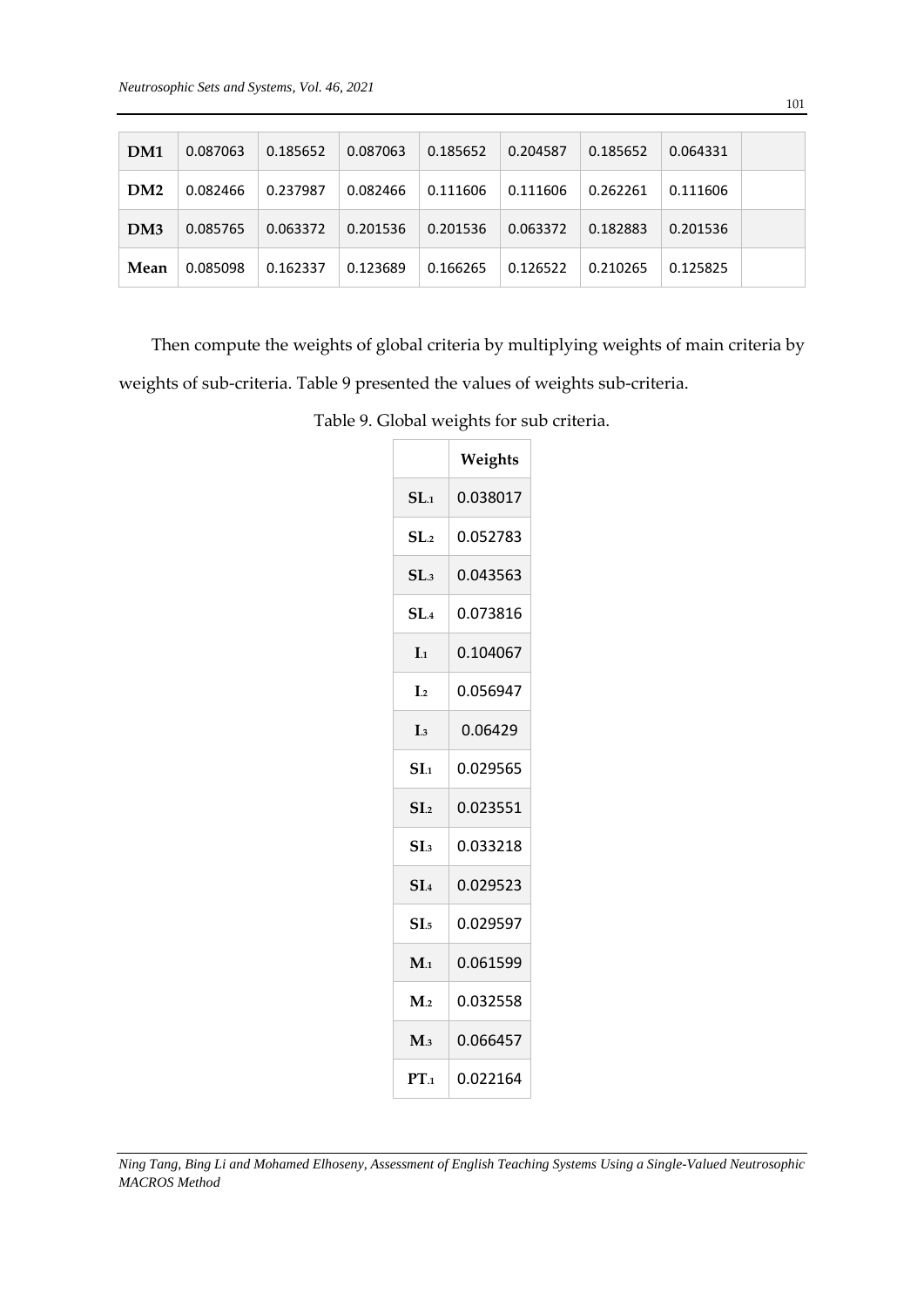| PT <sub>2</sub> | 0.042281 |
|-----------------|----------|
| PT <sub>3</sub> | 0.032215 |
| PT <sub>4</sub> | 0.043304 |
| PT <sub>5</sub> | 0.032953 |
| PT <sub>6</sub> | 0.054764 |
| PT <sub>7</sub> | 0.032771 |

Then rank six alternatives according to values of the MARCOS method. First, build the three initial matrices that contain the opinions of three matrices with the first row presents the cost ideal solution, and the last row presents the ideal benefit solution. Table 10-12 presented the opinions of three experts. Then combined three decision matrices into one matrix in Table 13. Then normalize the decision matrix in Table 14. Then compute the weighted normalized decision matrix in Table 15. Then compute the utility degree and function utility in Table 16. Then rank alternatives according to the highest value in function utility in Table 16. Fig 9 presented rank of alternatives. The classroom is the highest rank, and CD-ROM is the lowest rank. Values in Table 10-12 obtained through Eq. (10). Column A and B refers to the cost and ideal solution as mentioned in step 2. And all criteria are benefit.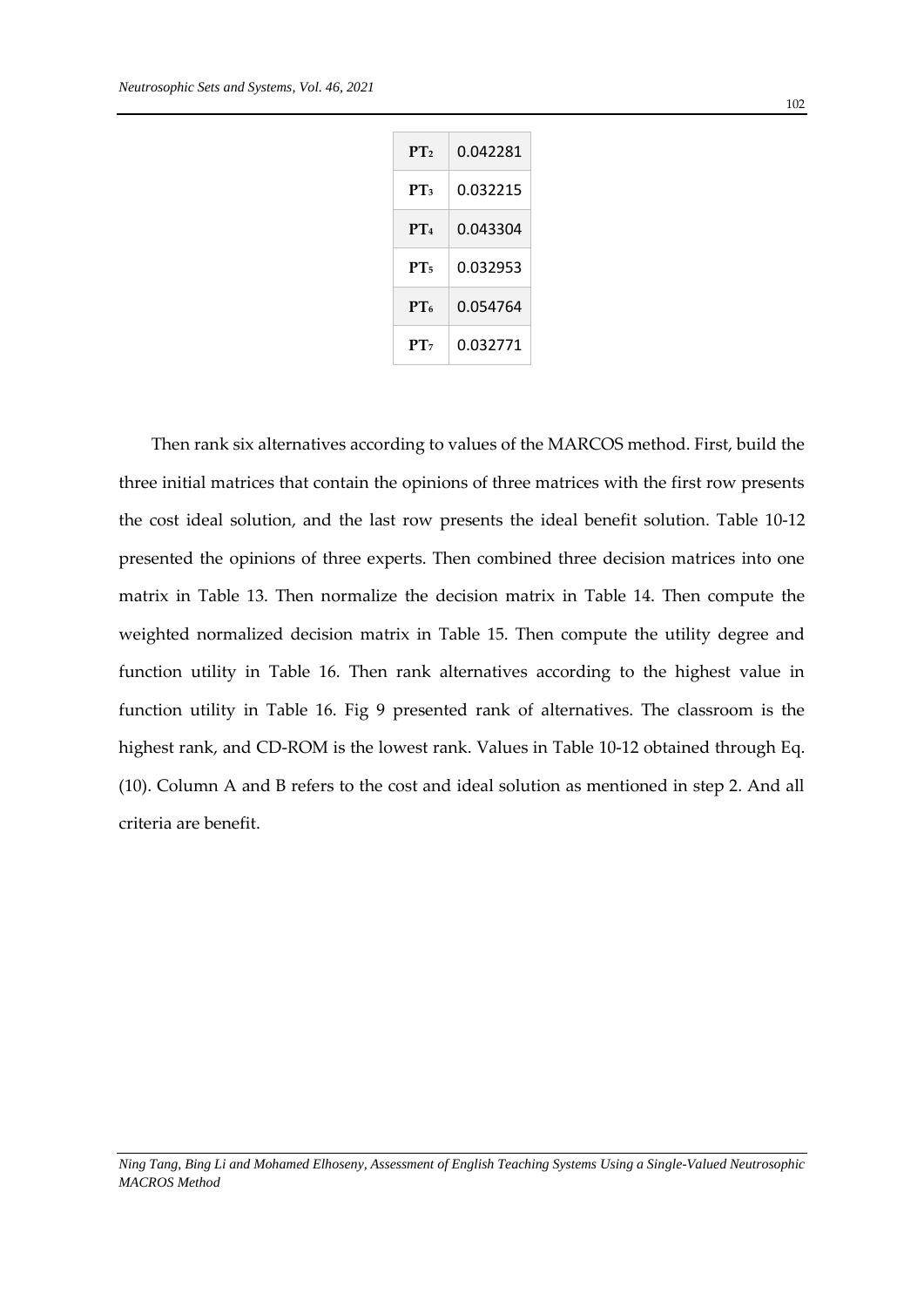

Fig 9. Rank alternatives

| <b>DM1</b>       | SL <sub>1</sub> | SL <sub>2</sub> | SL <sub>3</sub> | SL <sub>4</sub> | $\Box$ | $\overline{12}$  | $\mathbf{L}^3$ | SL <sub>1</sub> | SL <sub>2</sub> | SL <sub>3</sub> | SL <sub>4</sub>  | SL <sub>5</sub>   | $\overline{\mathbf{M}}$ | $M_{.2}$          | $M_{.3}$         | $\Gamma_{1}$   | PT <sub>2</sub> | PT <sub>3</sub> | $PT_4$            | PT <sub>5</sub> | $PT_6$ | PT <sub>7</sub> |
|------------------|-----------------|-----------------|-----------------|-----------------|--------|------------------|----------------|-----------------|-----------------|-----------------|------------------|-------------------|-------------------------|-------------------|------------------|----------------|-----------------|-----------------|-------------------|-----------------|--------|-----------------|
| ⋖                | 0.283           | 0.383           | 0.283           | 0.283           | 0.283  | 0.283            | 0.283          | 0.283           | 0.283           | 0.283           | 0.283            | 0.283             | 0.5                     | 0.283             | 0.283            | 0.283          | 0.283           | 0.283           | 0.283             | 0.283           | 0.283  | 0.283           |
| $\overline{A1}$  | 0.283           | 0.383           | 0.5             | 0.8167          | 0.8167 | 0.9              | 0.9            | 0.8167          | 0.283           | 0.383           | 0.8167           | 0.5               | 0.9                     | 0.283             | $\overline{0}$ . | 0.383          | 0.5             | 0.9             | 0.383             | 0.5             | 0.8167 | 0.8167          |
| $\lambda$ 2      | 0.5             | $\overline{0}$  | 0.9             | 0.283           | 0.9    | 0.8167           | 0.8167         | 0.9             | 0.9             | 0.9             | $\overline{0}$ . | $\overline{0}$ .5 | $\overline{0}$          | 0.383             | $\overline{0}$   | 0.283          | 0.8167          | 0.8167          | 0.283             | 0.8167          | 0.5    | 0.5             |
| A <sub>3</sub>   | 0.8167          | $\ddot{0}$      | 0.8167          | 0.383           | 0.9    | 0.8167           | 0.8167         | 0.5             | 0.8167          | 0.383           | 0.9              | $\overline{0}$ .  | $\overline{0}$          | 0.283             | 0.8167           | 0.8167         | 0.283           | 0.9             | $\overline{0}$ .  | 0.9             | 0.8167 | 0.5             |
| $\overline{A}$   | 0.8167          | 0.9             | 0.8167          | 0.9             | 0.283  | $\overline{0}$   | 0.283          | 0.5             | 0.8167          | 0.283           | $\ddot{0}$       | 0.283             | 0.8167                  | 0.383             | 0.283            | 0.8167         | 0.383           | 0.5             | $\overline{0}$ .5 | 0.8167          | 0.9    | 0.9             |
| $\overline{A}$ 5 | 0.383           | $\overline{0}$  | 0.283           | 0.5             | 0.5    | $\overline{0}$ . | 0.283          | 0.283           | 0.383           | $\overline{0}$  | 0.8167           | 0.383             | 0.8167                  | $\overline{0}$ .5 | $\overline{0}$   | $\overline{0}$ | 0.5             | 0.8167          | 0.8167            | 0.283           | 0.283  | 0.9             |

| Table 10. The initial decision matrix by first expert |  |
|-------------------------------------------------------|--|
|-------------------------------------------------------|--|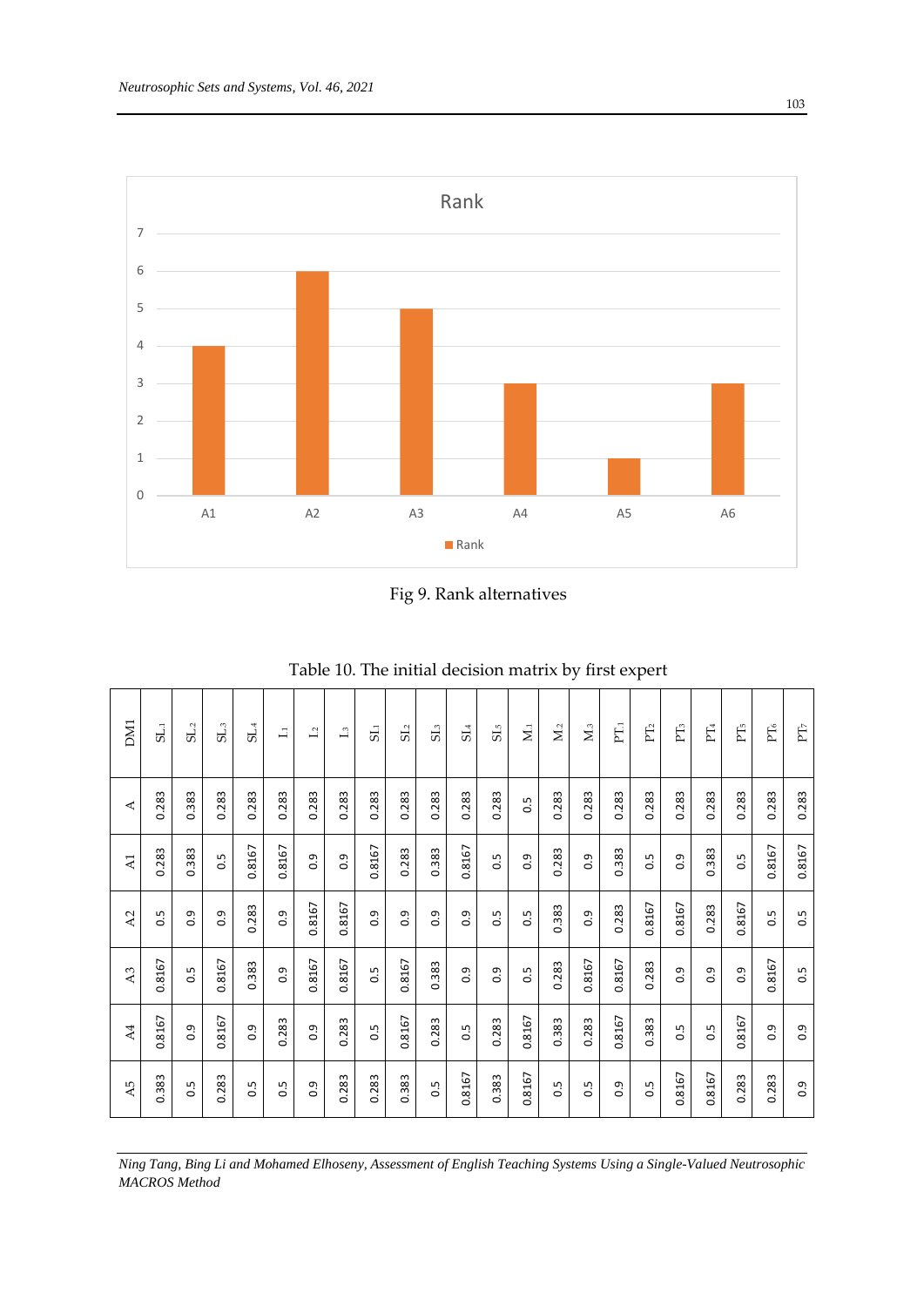| A6           | 283<br>ö | 0.383 | 0.383            | $\sim$       | $\overline{0}$ . | 0.283            | 383<br>ö       | 383<br>ö | 283<br>ö | 383<br>$\mathbf{o}$ | 0.283         | 0.5 | 0.8167           | 50  | 0.283          | 0.5              | $\overline{0}$ . | 0.283            | 0.283            | C.5           | 0.383            | 283<br>Ö     |
|--------------|----------|-------|------------------|--------------|------------------|------------------|----------------|----------|----------|---------------------|---------------|-----|------------------|-----|----------------|------------------|------------------|------------------|------------------|---------------|------------------|--------------|
| $\mathbf{D}$ | 0.8167   | 0.9   | $\overline{0}$ . | ு<br>$\circ$ | $\overline{0.9}$ | $\overline{0}$ . | $\overline{0}$ | 0.9      | e.o      | 0.9                 | $\frac{9}{2}$ | 0.9 | $\overline{0}$ . | 3.0 | $\overline{0}$ | $\overline{0.9}$ | $\overline{0.9}$ | $\overline{0.9}$ | $\overline{0}$ . | نن<br>$\circ$ | $\overline{0}$ . | ᡡ<br>$\circ$ |

Table 11. The initial decision matrix by second expert

|                      |                  | $\Delta6$        | 0.283                | 0.383            | 0.383            | 0.5            | 0.9            | 0.283            | 0.383            | 0.383                                                                                                              | 0.283            | 0.383<br>0.283   | 0.5                       | 0.816            | 0.5              | 0.283            | 0.5               | 0.9              | 0.283            | 0.283            | 0.5              | 0.383            | 0.283            |
|----------------------|------------------|------------------|----------------------|------------------|------------------|----------------|----------------|------------------|------------------|--------------------------------------------------------------------------------------------------------------------|------------------|------------------|---------------------------|------------------|------------------|------------------|-------------------|------------------|------------------|------------------|------------------|------------------|------------------|
|                      |                  | $\mathbf{B}$     | 0.8167               | 0.9              | 0.9              | 0.9            | 0.9            | $\overline{0}$ . | $\overline{0}$ . | $\overline{0}$ .                                                                                                   | 0.9              | 0.9<br>0.9       | 0.9                       | $\overline{0}$ . | 0.5              | $\overline{0}$ . | $\overline{0}$ .0 | $\overline{0}$ . | 0.9              | $\overline{0}$ . | $\overline{0}$ . | 0.9              | $\overline{0}$ . |
|                      |                  |                  |                      |                  |                  |                |                |                  |                  | Table 11. The initial decision matrix by second expert                                                             |                  |                  |                           |                  |                  |                  |                   |                  |                  |                  |                  |                  |                  |
|                      |                  |                  |                      |                  |                  |                |                |                  |                  |                                                                                                                    |                  |                  |                           |                  |                  |                  |                   |                  |                  |                  |                  |                  |                  |
| DM <sub>2</sub>      | SL <sub>1</sub>  | SL <sub>2</sub>  | SL <sub>3</sub>      | SL <sub>4</sub>  | $\Box$           | $\overline{L}$ | $\mathbf{I}_3$ | 5i               | SL <sub>2</sub>  | SL <sub>3</sub>                                                                                                    | SL <sub>4</sub>  | SL <sub>5</sub>  | $\overline{\mathbf{M}}$ . | $M_{.2}$         | $M_{3}$          | $PT_{1}$         | PT <sub>2</sub>   | PT <sub>3</sub>  | $\Gamma\!T_4$    |                  | $PT_5$           | $\rm PT_6$       | $\rm PT$         |
| $\blacktriangleleft$ | 0.283            | $0.\overline{5}$ | 0.283                | 0.283            | 0.283            | 0.283          | 0.283          | 0.283            | 0.383            | 0.283                                                                                                              | 0.5              | 0.283            | 0.283                     | 0.283            | 0.283            | 0.283            | 0.283             | 0.5              | 0.283            |                  | 0.283            | 0.383            | 0.5              |
| $\overline{A}$       | 0.9              | 0.8167           | 0.8167               | 0.5              | 0.283            | 0.5            | 0.383          | 0.5              | 0.8167           | 0.8167                                                                                                             | 0.9              | 0.8167           | 0.5                       | 0.5              | 0.8167           | 0.8167           | $\overline{0}$    | 0.8167           | $\ddot{0}$       |                  | $\ddot{0}$       | 0.5              | $\overline{0}$   |
| A2                   | 0.5              | 0.8167           | 0.8167               | 0.283            | $\overline{0}$ . | 0.8167         | 0.8167         | 0.9              | $0.\overline{9}$ | 0.9                                                                                                                | $0.\overline{9}$ | $0.\overline{5}$ | 0.5                       | 0.383            | 0.5              | 0.283            | 0.8167            | 0.5              | 0.283            |                  | 0.8167           | 0.5              | 0.9              |
| A <sub>3</sub>       | 0.9              | 0.5              | 0.5                  | 0.5              | 0.5              | 0.283          | 0.8167         | $0.\overline{5}$ | 0.8167           | 0.5                                                                                                                | 0.8167           | $\overline{0}$ . | 0.8167                    | 0.283            | 0.8167           | 0.9              | 0.283             | 0.9              | 0.9              |                  | $0.\overline{9}$ | 0.8167           | $\overline{0}$   |
| A4                   | 0.5              | 0.5              | 0.8167               | $\overline{0}$ . | 0.283            | 0.9            | 0.283          | 0.283            | 0.8167           | 0.283                                                                                                              | 0.5              | 0.283            | 0.5                       | 0.383            | 0.283            | 0.8167           | 0.383             | 0.5              | 0.5              |                  | 0.8167           | $\overline{0}$ . | $\overline{0}$ . |
| A5                   | 0.283            | 0.5              | 0.283                | 0.5              | $0.\overline{5}$ | 0.9            | 0.283          | 0.283            | 0.383            | 0.5                                                                                                                | 0.8167           | 0.383            | 0.8167                    | 0.5              | $0.\overline{5}$ | 0.9              | 0.5               | 0.8167           | 0.5              |                  | 0.283            | 0.5              | $\overline{0}$ . |
| A6                   | 0.283            | 0.8167           | 0.9                  | 0.9              | 0.8167           | 0.5            | 0.9            | $\overline{0}$ . | $\overline{0}$ . | 0.283                                                                                                              | 0.5              | 0.8167           | 0.283                     | 0.9              | 0.383            | 0.383            | 0.8167            | $\ddot{0}$ .     | 0.283            |                  | 0.5              | 0.383            | 0.5              |
| $\mathbf{B}$         | $\overline{0}$ . | 0.8167           | 0.9                  | 0.9              | $\overline{0}$ . | 0.9            | 0.9            | $\overline{0.9}$ | $\overline{0.9}$ | $\overline{0}$ .                                                                                                   | $\overline{0}$ . | $\frac{9}{2}$    | 0.8167                    | 0.9              | 0.8167           | 0.9              | 0.9               | $\overline{0}$ . | $\overline{0}$ . |                  | $\overline{0}$ . | $\overline{0}$ . | 0.9              |
|                      |                  |                  | <b>MACROS</b> Method |                  |                  |                |                |                  |                  | Ning Tang, Bing Li and Mohamed Elhoseny, Assessment of English Teaching Systems Using a Single-Valued Neutrosophic |                  |                  |                           |                  |                  |                  |                   |                  |                  |                  |                  |                  |                  |

*Ning Tang, Bing Li and Mohamed Elhoseny, Assessment of English Teaching Systems Using a Single-Valued Neutrosophic*  **MACROS** Method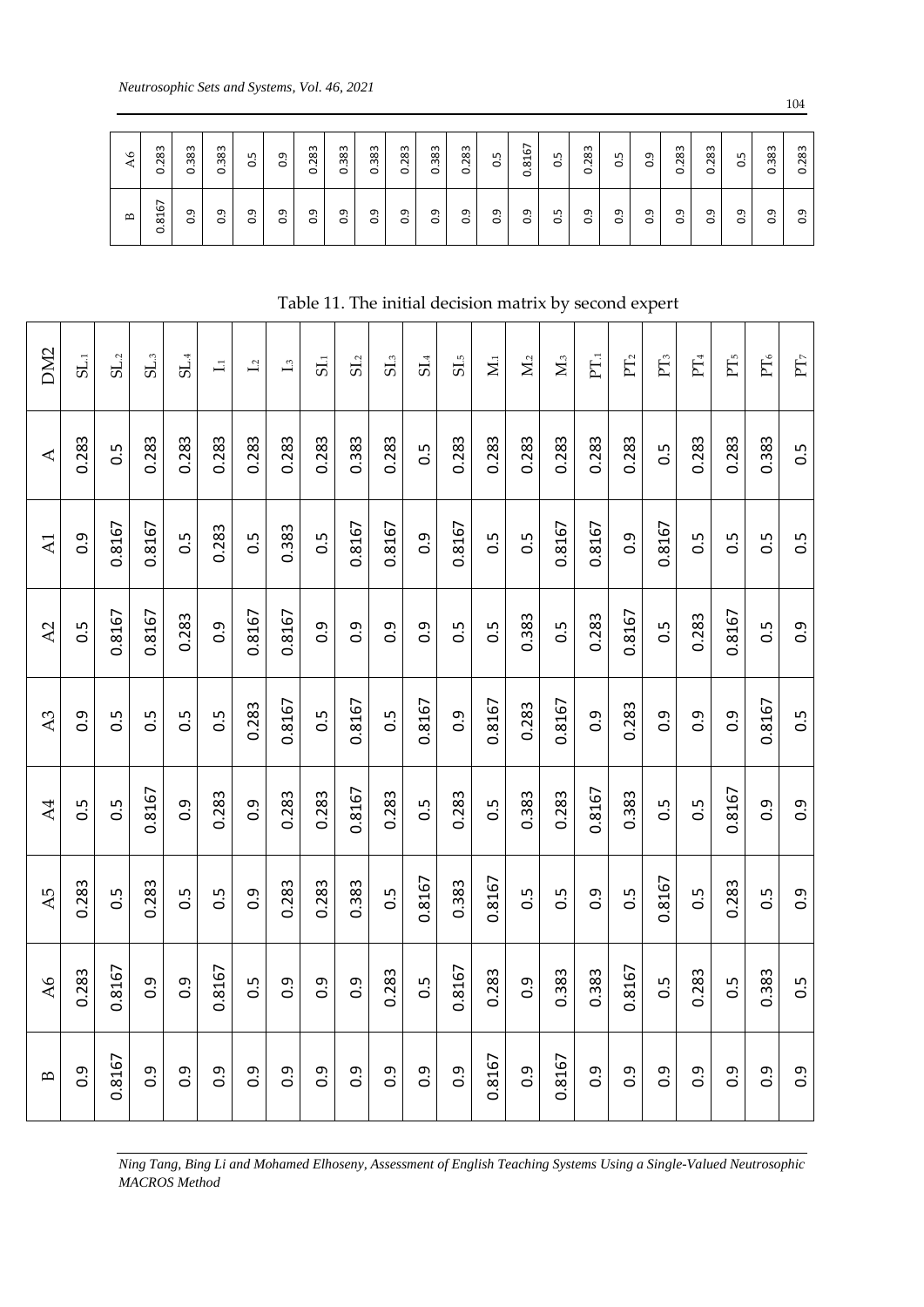| 0.8167<br>0.283<br>A <sub>2</sub><br>A <sub>3</sub><br>$\overline{0}$ .<br>$\overline{A4}$<br>0.5<br>0.283<br>A5 |
|------------------------------------------------------------------------------------------------------------------|
| 0.8167<br>0.8167<br>0.5<br>$\overline{0}$ .<br>0.8167<br>0.5<br>0.283<br>0.5                                     |
| 0.283<br>$\overline{0}$ .<br>0.9<br>0.5                                                                          |
| $\overline{0}$ .<br>0.8167<br>0.283<br>0.5                                                                       |
| 0.8167<br>0.283<br>0.8167<br>$0.\overline{9}$                                                                    |
| 0.8167<br>$0.\overline{5}$<br>0.283<br>0.283                                                                     |
| $\overline{0}$ .<br>$0.\overline{5}$<br>0.283<br>0.283                                                           |
| $\overline{0}$ .<br>0.8167<br>0.8167<br>0.383                                                                    |
| 0.9<br>$0.\overline{5}$<br>0.283<br>$0.\overline{5}$                                                             |
| $\frac{6}{2}$<br>$\frac{6}{2}$<br>0.5<br>0.8167                                                                  |
| 0.5<br>$\overline{0}$ .<br>0.283<br>0.383                                                                        |
| 0.5<br>0.383<br>0.5<br>0.8167                                                                                    |
| 0.383<br>0.283<br>0.383<br>0.5                                                                                   |
| 0.5<br>0.8167<br>0.5<br>0.5                                                                                      |
| 0.283<br>0.9<br>0.8167<br>$\overline{0}$ .                                                                       |
| $\frac{5}{2}$<br>0.283<br>0.383<br>0.5                                                                           |
| $\ddot{0}$<br>0.9<br>0.5<br>0.8167                                                                               |
| 0.283<br>0.283<br>0.5<br>0.5                                                                                     |
| 0.8167<br>0.283<br>0.8167<br>0.283                                                                               |
| 0.5<br>$\overline{0}$ .<br>0.9<br>$0.\overline{5}$                                                               |
| $0.\overline{9}$<br>0.5<br>0.283<br>0.9                                                                          |

Table 12. The initial decision matrix by third expert

Table 13. The Combined decision matrix.

*Ning Tang, Bing Li and Mohamed Elhoseny, Assessment of English Teaching Systems Using a Single-Valued Neutrosophic MACROS Method*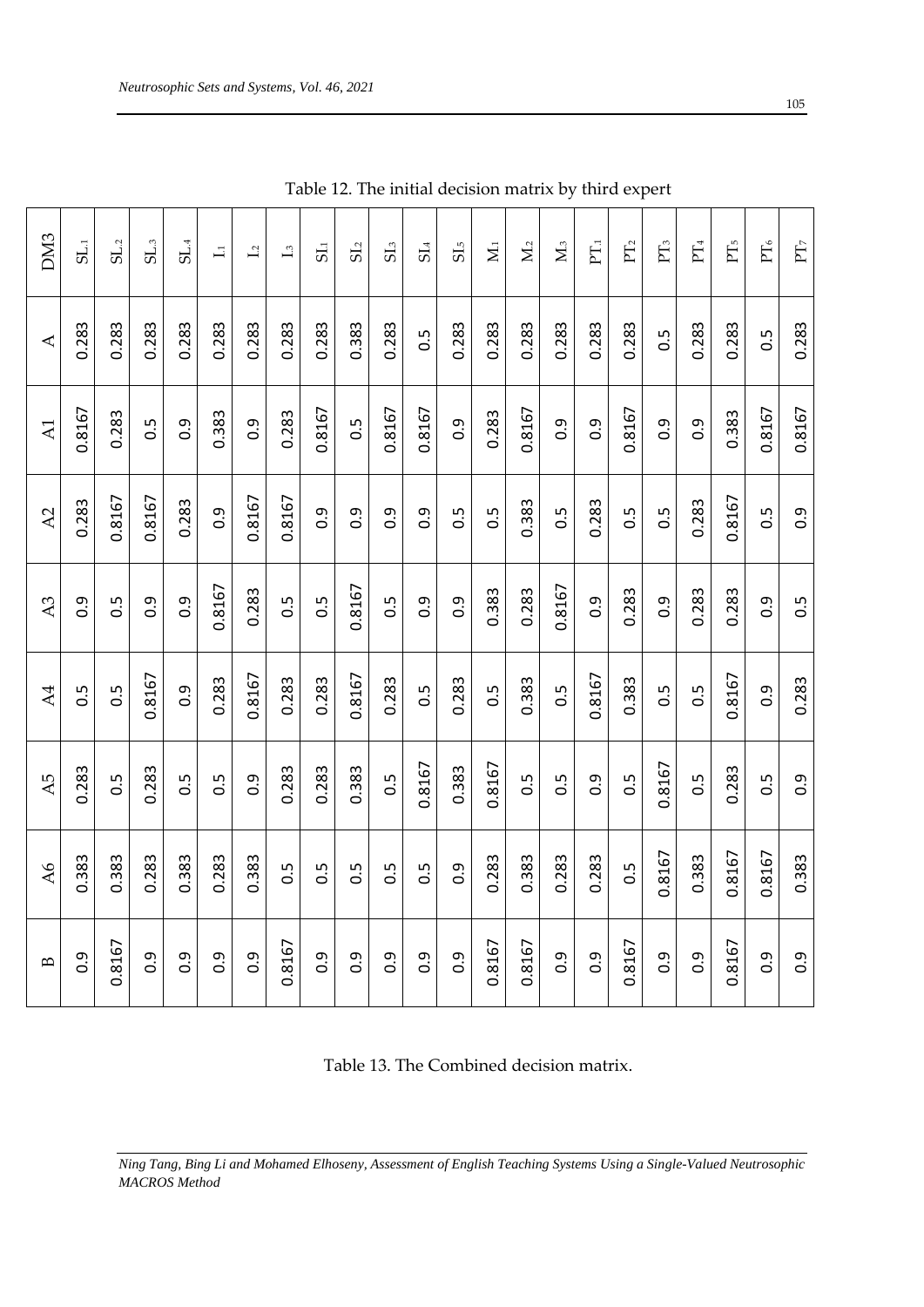|                          | $\overline{\overline{5}}$ | SL <sub>2</sub> | SL <sub>3</sub>  | SL <sub>4</sub>  | $\Box$           | $\overline{1}$   | $\overline{\mathbf{L}}$ | $\overline{\text{S}}$ | SL <sub>2</sub>  | SL <sub>3</sub> | SL <sub>4</sub>  | SL <sub>5</sub>  | $\sum_{i=1}^{n}$ | $\sum_{i=1}^{n}$ | $M_{\cdot3}$ | E        | PT <sub>2</sub> | $PT_3$           | PT <sub>4</sub> | PT <sub>5</sub> | $PT_6$           | PT <sub>7</sub>  |
|--------------------------|---------------------------|-----------------|------------------|------------------|------------------|------------------|-------------------------|-----------------------|------------------|-----------------|------------------|------------------|------------------|------------------|--------------|----------|-----------------|------------------|-----------------|-----------------|------------------|------------------|
| ∢                        | 0.283                     | 0.388667        | 0.283            | 0.283            | 0.283            | 0.283            | 0.283                   | 0.283                 | 0.349667         | 0.283           | 0.427667         | 0.283            | 0.355333         | 0.283            | 0.283        | 0.283    | 0.283           | 0.427667         | 0.283           | 0.283           | 0.388667         | 0.355333         |
| $\overline{A1}$          | 0.666567                  | 0.494233        | 0.605567         | 0.7389           | 0.494233         | 0.766667         | 0.522                   | 0.711133              | 0.533233         | 0.672133        | 0.844467         | 0.7389           | 0.561            | 0.533233         | 0.872233     | 0.6999   | 0.7389          | 0.872233         | 0.594333        | 0.461           | 0.711133         | 0.711133         |
| A2                       | 0.427667                  | 0.844467        | 0.844467         | 0.283            | $\overline{0}$ . | 0.8167           | 0.8167                  | $\overline{0}$ .      | $\overline{0}$ . | 0.9             | $0.\overline{9}$ | 0.5              | 0.5              | 0.383            | 0.633333     | 0.283    | 0.711133        | 0.605567         | 0.283           | 0.8167          | 0.5              | 0.766667         |
| A <sub>3</sub>           | 0.872233                  | 0.5             | 0.7389           | 0.594333         | 0.7389           | 0.4609           | 0.711133                | 0.5                   | 0.8167           | 0.461           | 0.872233         | $0.\overline{9}$ | 0.566567         | 0.283            | 0.8167       | 0.872233 | 0.283           | $\overline{0}$ . | 0.694333        | 0.694333        | 0.844467         | 0.5              |
| $\overline{\mathcal{A}}$ | 0.605567                  | 0.633333        | 0.8167           | $\overline{0}$ . | 0.283            | 0.872233         | 0.283                   | 0.355333              | 0.8167           | 0.283           | 0.5              | 0.283            | 0.605567         | 0.383            | 0.355333     | 0.8167   | 0.383           | 0.5              | 0.5             | 0.8167          | $\overline{0}$ . | 0.694333         |
| $\overline{A}$ 5         | 0.316333                  | 0.5             | 0.283            | $\frac{5}{2}$    | 0.5              | $\overline{0}$ . | 0.283                   | 0.283                 | 0.383            | 0.5             | 0.8167           | 0.383            | 0.8167           | 0.5              | 0.5          | 0.9      | 0.5             | 0.8167           | 0.605567        | 0.283           | 0.427667         | $\overline{0}$ . |
| $\overline{A6}$          | 0.316333                  | 0.527567        | 0.522            | 0.594333         | 0.666567         | 0.388667         | 0.594333                | 0.594333              | 0.561            | 0.388667        | 0.427667         | 0.7389           | 0.4609           | 0.594333         | 0.316333     | 0.388667 | 0.7389          | 0.533233         | 0.316333        | 0.605567        | 0.527567         | 0.388667         |
| $\mathbf{B}$             | 0.872233                  | 0.844467        | $\overline{0}$ . | თ<br>ö           | Ō<br>ö           | Ō<br>ö           | 0.872233                | $0.\overline{9}$      | $\overline{0}$ . | Ō<br>ö          | $0.\overline{9}$ | 0.9              | 0.844467         | 0.7389           | 0.872233     | 0.9      | m<br>87223<br>ö | 0.9              | 0.9             | 872233<br>ö     | $0.\overline{9}$ | 0.9              |

Table 14. The Normalized decision matrix.

|  | $\overline{\phantom{0}}$<br>5. | $\sim$<br>5 | $\sim$<br>5 | 5 | $\Box$ | $\mathbf{L}^2$ | $\mathbb{L}^3$ | $\overline{\mathbf{5}}$ | $5^{\degree}$ | ${\bf S}1_3$ | ${\rm SI}_4$ | SL <sub>5</sub> | $\mathbf{M}_{\cdot1}$ | $M_{.2}$ | $\mathbf{M}_{\cdot3}$ | $\overline{z}$ .<br>$F_{\rm L}$ | ${\rm PT}$ | $PT_3$ | $\rm PT_4$ | $F_{\rm e}$ | $\rm PT_6$ | $\overline{a}$<br>$\overline{\phantom{0}}$ |
|--|--------------------------------|-------------|-------------|---|--------|----------------|----------------|-------------------------|---------------|--------------|--------------|-----------------|-----------------------|----------|-----------------------|---------------------------------|------------|--------|------------|-------------|------------|--------------------------------------------|
|--|--------------------------------|-------------|-------------|---|--------|----------------|----------------|-------------------------|---------------|--------------|--------------|-----------------|-----------------------|----------|-----------------------|---------------------------------|------------|--------|------------|-------------|------------|--------------------------------------------|

*Ning Tang, Bing Li and Mohamed Elhoseny, Assessment of English Teaching Systems Using a Single-Valued Neutrosophic MACROS Method*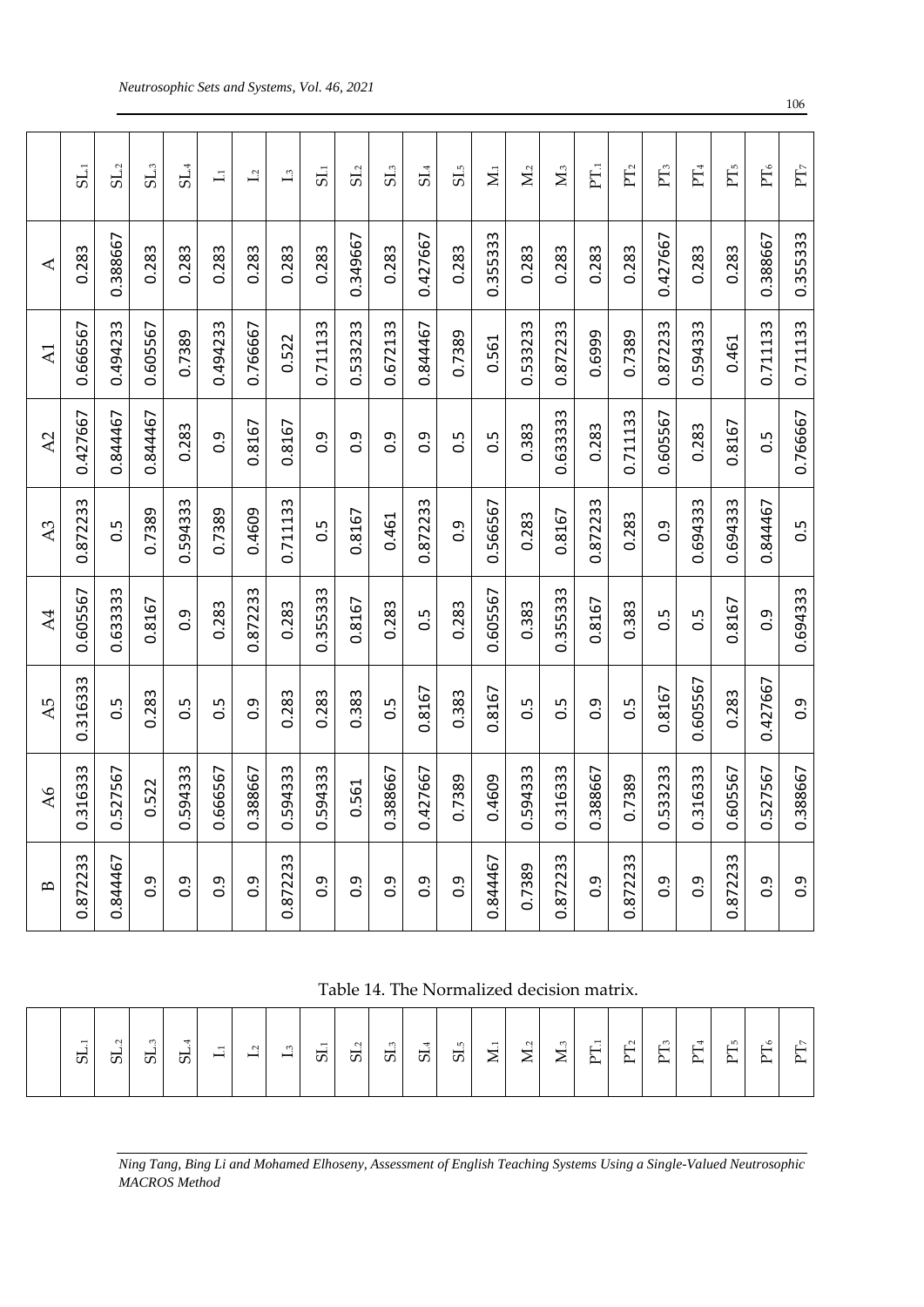| $\mathbf{D}$                   | $\overline{A6}$ | $\overline{A5}$          | $\overline{A4}$          | A <sub>3</sub>           | A <sub>2</sub>           | A <sub>1</sub>           | ⋖           |
|--------------------------------|-----------------|--------------------------|--------------------------|--------------------------|--------------------------|--------------------------|-------------|
| H                              | 0.362671        | 0.362671                 | 0.694271                 | $\blacktriangleleft$     | 0.490312                 | 0.764207                 | 0.324454    |
| H                              | 0.624734        | 0.59209                  | 0.74998                  | 0.59209                  | $\overline{\phantom{0}}$ | 0.585261                 | 0.460251    |
| ⊣                              | 0.58            | 0.314444                 | 0.907444                 | 0.821                    | 0.938296                 | 0.672852                 | 0.314444    |
| H                              | 0.66037         | 0.555556                 | $\overline{\phantom{0}}$ | 0.66037                  | 0.314444                 | 0.821                    | 0.314444    |
| H                              | 0.74063         | 0.555556                 | 0.314444                 | 0.821                    | $\overline{\phantom{0}}$ | 0.549148                 | 0.314444    |
| H                              | 0.431852        | $\overline{\phantom{0}}$ | 0.969148                 | 0.512111                 | 0.907444                 | 0.851852                 | 0.314444    |
| H                              | 0.681393        | 0.324454                 | 0.324454                 | 0.815302                 | 0.936332                 | 0.598464                 | 0.324454    |
| H                              | 0.66037         | 0.314444                 | 0.394815                 | 0.55556                  | $\overline{\phantom{0}}$ | 0.790148                 | 0.314444    |
| H                              | 0.623333        | 0.425556                 | 0.907444                 | 0.907444                 | $\overline{\phantom{0}}$ | 0.592481                 | 0.388519    |
| H                              | 0.431852        | 0.555556                 | 0.314444                 | 0.512222                 | $\overline{\phantom{0}}$ | 0.746815                 | 0.314444    |
| H                              | 0.475185        | 0.907444                 | 0.555556                 | 0.969148                 | $\overline{\phantom{0}}$ | 0.938296                 | 0.475185    |
| H                              | 0.821           | 0.425556                 | 0.314444                 | 1                        | 0.555556                 | 0.821                    | 0.314444    |
| H                              | 0.545788        | 0.967119                 | 0.7171                   | 0.670917                 | 0.59209                  | 0.664325                 | 0.420778    |
| H                              | 0.804349        | 0.676682                 | 0.518338                 | 0.383002                 | 0.518338                 | 0.721658                 | 0.383002    |
| H                              | 0.362671        | 0.573241                 | 0.407383                 | 0.936332                 | 0.726105                 | $\overline{\phantom{0}}$ | 0.324454    |
| H                              | 0.431852        | J                        | 0.907444                 | 0.969148                 | 0.314444                 | 0.777667                 | 0.314444    |
| H                              | 0.847136        | 0.573241                 | 0.439103                 | 0.324454                 | 0.815302                 | 0.847136                 | 0.324454    |
| $\overline{\phantom{0}}$       | 592481<br>ි     | 0.907444                 | 555556<br>ö              | $\overline{\phantom{a}}$ | 0.672852                 | 0.969148                 | 0.475185    |
| H                              | 351481<br>ි     | 0.672852                 | 555556<br>ö              | 0.771481                 | 0.314444                 | 0.66037                  | 314444<br>ö |
| H                              | 0.694271        | 0.324454                 | 0.936332                 | 0.796041                 | 0.936332                 | 0.528528                 | 0.324454    |
| H                              | 0.586185        | 0.475185                 | 1                        | 0.938296                 | 0.555556                 | 0.790148                 | 0.431852    |
| $\mathbf{\mathbf{\mathsf{H}}}$ | 0.431852        | $\overline{\phantom{0}}$ | 0.771481                 | 0.555556                 | 0.851852                 | 0.790148                 | 0.394815    |

Table 15. The weighted normalized decision matrix.

| .2335<br>0.01                                      | H<br>ದ           |
|----------------------------------------------------|------------------|
| 0.024293                                           | Ņ<br>5           |
| 0.013698                                           | Ŵ<br>SJ.         |
| 0.023211                                           | ₩<br>ದ           |
| ന<br>$\overline{z}$<br>0.032                       | 昌                |
| 0.017907                                           | $\overline{L_2}$ |
| 0.020859                                           | $\mathbf{L}^3$   |
| 0.009297                                           | 51               |
| 0.00915                                            | SL <sub>2</sub>  |
| 0.010445                                           | SL <sub>3</sub>  |
| 0.014029                                           | SL <sub>4</sub>  |
| 0.009307                                           | $SL_{5}$         |
| 0.02592                                            | $\sum_{i=1}^{n}$ |
| ∼<br>0.01247                                       | $\sum_{i=1}^{n}$ |
| 0.021562                                           | $\sum_{i=1}^{n}$ |
| 0.006969                                           | $\Gamma_{11}$    |
| 0.013718                                           | PT <sub>2</sub>  |
| 0.015308                                           | $PT_3$           |
| $\overline{\phantom{0}}$<br>0.01361                | $\Gamma_4$       |
| 0.010692                                           | Ë<br>⊵           |
| 0.02365                                            | $PT_6$           |
| $\infty$<br>m<br>ത<br>$\sim$<br>ដ<br>$\dot{\circ}$ | PT <sub>7</sub>  |

*Ning Tang, Bing Li and Mohamed Elhoseny, Assessment of English Teaching Systems Using a Single-Valued Neutrosophic MACROS Method*

107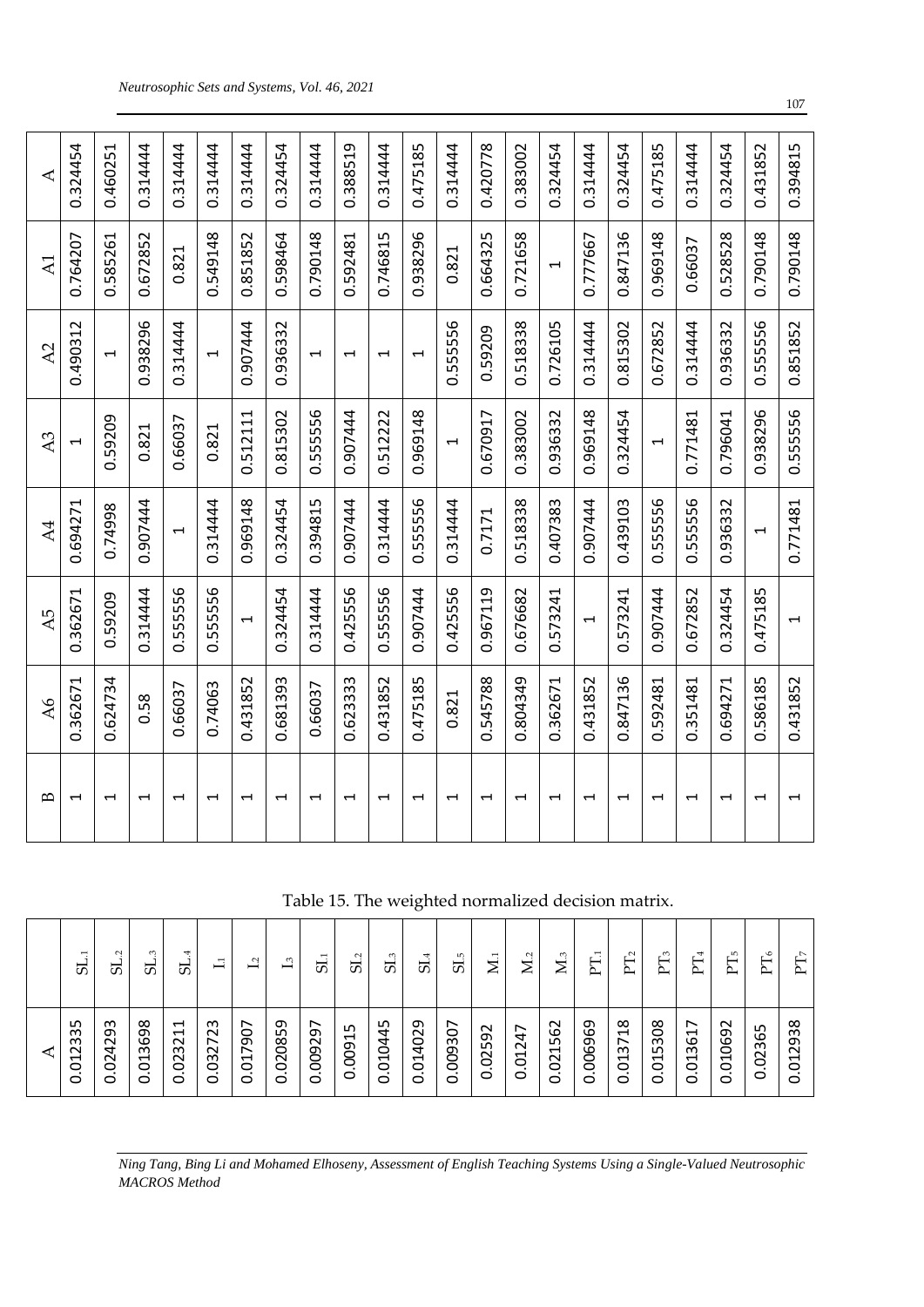Table 16. Utility, function utility and rank alternatives.

|    | $L_x$    | $H_x^+$           | $H_{x}^{-}$ | f(      | f(            | $(f(H_x))$ | Rank           |
|----|----------|-------------------|-------------|---------|---------------|------------|----------------|
|    |          |                   |             | $H_x^+$ | $H_{x}^{-}$ ) |            |                |
| A  | 0.354097 |                   |             |         |               |            |                |
| A1 | 0.738442 | 0.738442 2.085423 |             | 0.7385  | 0.2615        | 0.675859 3 |                |
| A2 | 0.751279 | 0.751279 2.121677 |             | 0.7385  | 0.2615        | 0.687609   | $\overline{1}$ |
| A3 | 0.746485 | 0.746485          | 2.108137    | 0.7385  | 0.2615        | 0.683221   | $\overline{2}$ |
| AA | 0.636951 | 0.636951          | 1.798806    | 0.7385  | 0.2615        | 0.58297    | 4              |

*Ning Tang, Bing Li and Mohamed Elhoseny, Assessment of English Teaching Systems Using a Single-Valued Neutrosophic MACROS Method*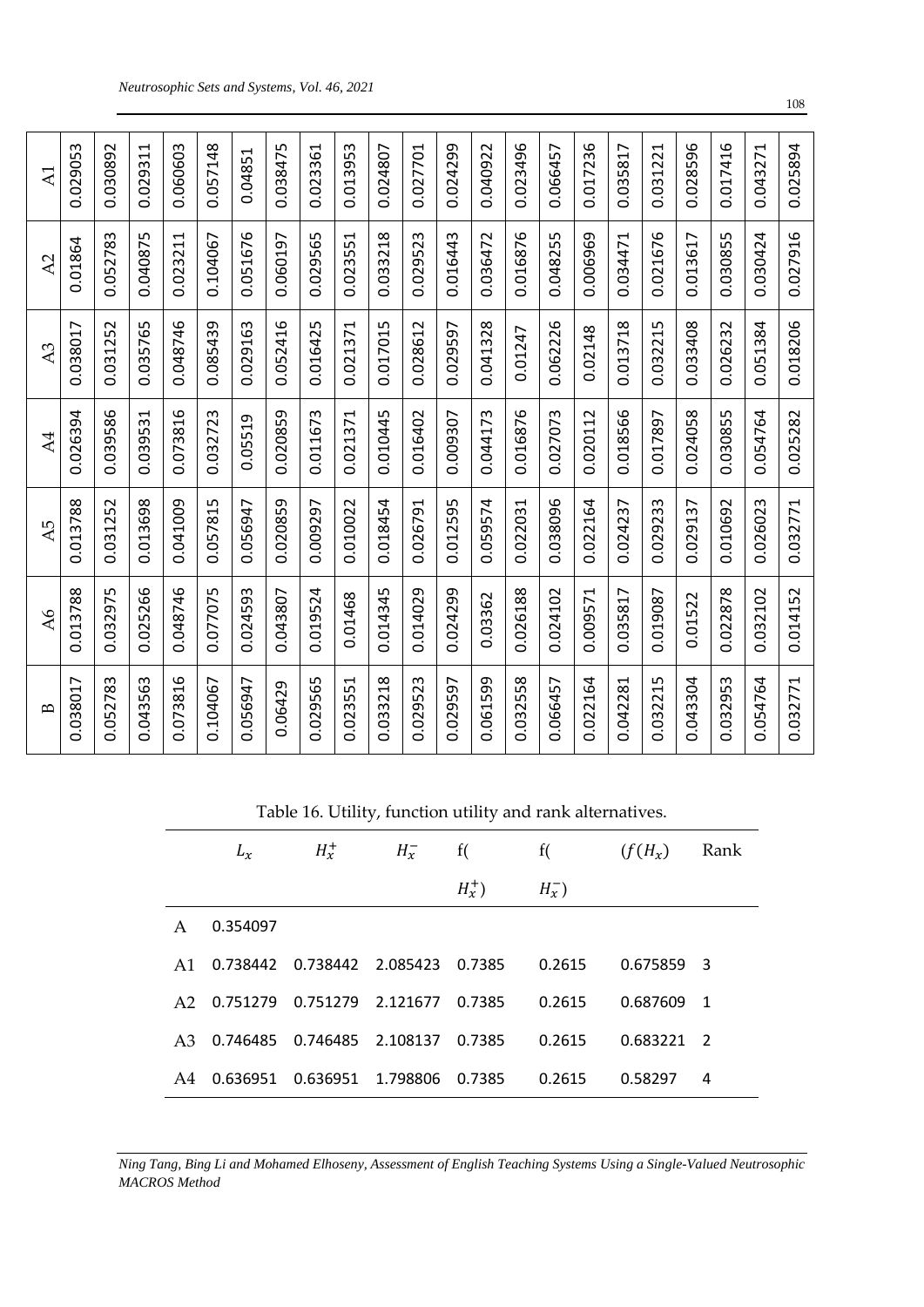|            |  |  | A5  0.606483  0.606483  0.354097  0.368628  0.631372  0.291384  6 |  |
|------------|--|--|-------------------------------------------------------------------|--|
|            |  |  | A6 0.585865 0.585865 1.654533 0.7385 0.2615 0.536213 5            |  |
| <b>B</b> 1 |  |  |                                                                   |  |

### **4. Conclusions**

This paper introduces assessment ETS through an MCDM method. A new method is an extension of SVNSs called MARCOS. The main idea of this method proposed a relationship between alternatives and cost, benefit ideal solutions. Also, MARCOS is used for computing utility degree and function utility degree for cost and benefit ideal solution. Then rank alternatives through the highest value of function utility degree. ETS was proposed through the MARCOS method with six alternatives, five main criteria and twenty-two sub-criteria. Three experts and decision-makers who have experience in this area evaluated criteria and alternatives. In this paper, the weights of criteria and rank of alternatives were determined.

From the outcome, professional teachers are the highest, and system integration is the lowest. While in alternatives, the CD-ROM is the lowest in alternatives, and the classroom is the highest in alternatives. MARCOS method is an effective tool for dealing with uncertain information.

#### **References**

- [1] A. P. Ayala and H. G. V. Berumen, "Evaluation of the influence that higher education boosts on students' entrepreneurial proclivity: Evidence from Mexico and Spain: Article 100404," *Int. J. Manag. Educ.*, vol. 18, no. 3, pp. 1–21, 2020.
- [2] R. Matsuoka, "Concerted cultivation developed in a standardized education system," *Soc. Sci. Res.*, vol. 77, pp. 161–178, 2019.

*Ning Tang, Bing Li and Mohamed Elhoseny, Assessment of English Teaching Systems Using a Single-Valued Neutrosophic MACROS Method*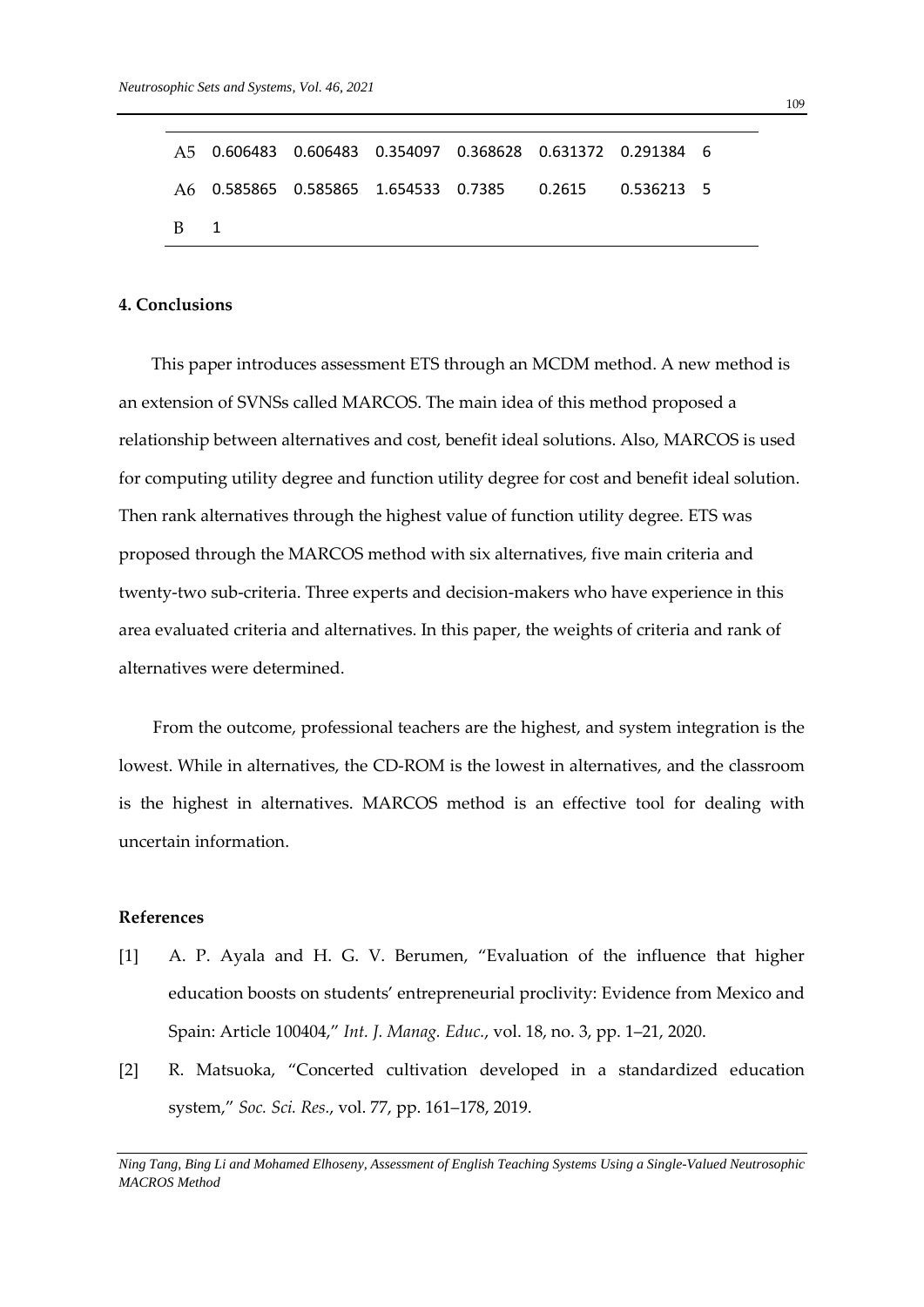- [3] K.-D. Vattøy and K. Smith, "Students' perceptions of teachers' feedback practice in teaching English as a foreign language," *Teach. Teach. Educ.*, vol. 85, pp. 260–268, 2019.
- [4] N. Li, "A Fuzzy Evaluation Model of College English Teaching Quality Based on Analytic Hierarchy Process," *Int. J. Emerg. Technol. Learn.*, vol. 16, no. 2, pp. 17–30, 2021.
- [5] Ž. Stević, D. Pamučar, A. Puška, and P. Chatterjee, "Sustainable supplier selection in healthcare industries using a new MCDM method: Measurement of alternatives and ranking according to COmpromise solution (MARCOS)," *Comput. Ind. Eng.*, vol. 140, p. 106231, 2020.
- [6] A. Puška, Ž. Stević, and I. Stojanović, "Selection of Sustainable Suppliers Using the Fuzzy MARCOS Method," *Curr. Chinese Sci.*, vol. 1, no. 2, pp. 218–229, 2021.
- [7] F. Smarandache, "Neutrosophic set-a generalization of the intuitionistic fuzzy set," *Int. J. pure Appl. Math.*, vol. 24, no. 3, p. 287, 2005.
- [8] F. Smarandache, "Neutrosophic set–a generalization of the intuitionistic fuzzy set," *J. Def. Resour. Manag.*, vol. 1, no. 1, pp. 107–116, 2010.
- [9] F. Smarandache, "Neutrosophic set is a generalization of intuitionistic fuzzy set, inconsistent intuitionistic fuzzy set (picture fuzzy set, ternary fuzzy set), pythagorean fuzzy set, spherical fuzzy set, and q-rung orthopair fuzzy set, while neutrosophication is a generalization of regret theory, grey system theory, and three-ways decision (revisited)," *J. New Theory*, no. 29, pp. 1–31, 2019.
- [10] F. Smarandache, "Neutrosophy, neutrosophic probability, set and logic, American Res," *Press. Rehoboth, USA*, 1998.
- [11] F. Smarandache, "Linguistic paradoxes and tautologies," *Collect. Pap. Vol. III*, vol. 3, p. 122, 2000.
- [12] F. Smarandache, "A unifying field in Logics: Neutrosophic Logic.," in *Philosophy*,

*Ning Tang, Bing Li and Mohamed Elhoseny, Assessment of English Teaching Systems Using a Single-Valued Neutrosophic MACROS Method*